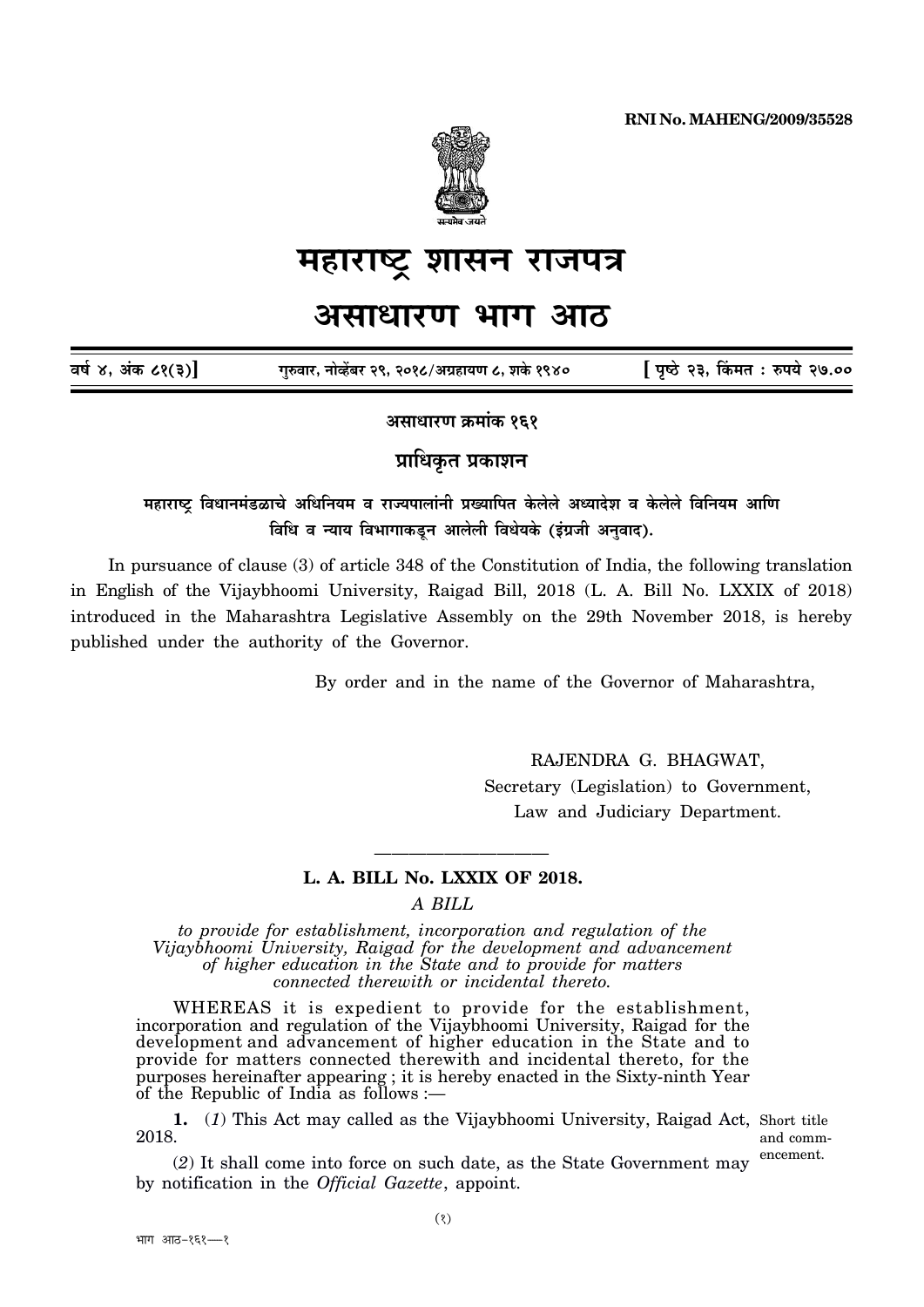Definitions.

**2.** In this Act, unless the context otherwise requires,—

(*a*) "adjunct professor", "adjunct associate professor", or "adjunct assistant professor" means a person from industry, trade, agriculture, commerce, social, cultural, academic or any other allied field who is so designated during the period of colaboration or association with the University ;

(*b*) "authorities" means the authorities of the University as specified by or under this Act ;

(*c*) "Board of Management" means the Board of Management constituted under section 22 of this Act ;

(*d*) "campus" means the area of University within which it is established ;

(*e*) "center of excellence" means the state-of-the-art training or research center established in collaboration with industry or for the benefit of industry and society, to provide all types of relevant skills to students, in-service employees, working professionals and to undertake joint projects ;

(*f*) "distance education" means education imparted by combination of any two or more means of communication, viz. broadcasting, telecasting, correspondence courses, seminars, contact programmes and any other such methodology ;

(*g*) "employee" means any person appointed by the University and includes teachers, officers and other staff of the University ;

(*h*) "fee" means monetary collection made by the University or its colleges, institutions or study centers, as the case may be, from the students by whatever name it may be called, which is not refundable ;

(*i*) "Government" or "State Government" means the Government of Maharashtra.

(*j*) "Governing Body" means the Governing Body constituted under section 21 of this Act:

(*k*) "higher education" means pursuit of knowledge beyond learning at the stage of higher secondary school education ;

(*l*) "hostel" means a place of residence for the students of the University, or its institutions and study centers, established or recognized to be as such by the University ;

(*m*) "notification" means a notification published in the *Official Gazette* ;

(*n*) "*Official Gazette*" means the Maharashtra *Government Gazette* ;

(*o*) "President or Chancellor" means the Chancellor of the University ;

(*p*) "prescribed" means prescribed by statutes or ordinances or regulations, as the case may be, made by or under this Act ;

(*q*) "regulating body" means a body established by the Central Government for laying down norms and conditions for ensuring academic standards of higher education, such as University Grants Commission, All India Council of Technical Education, National Council of Teacher Education, Medical Council of India, Pharmacy Council of India, National Council of Assessment and Accreditation, Indian Council of Agriculture Research, Distance Education Council, Council of Scientific and Indian Research etc. and includes the Government ;

(*r*) "rules" means the rules made by the State Government ;

(*s*) "section" means a section of this Act ;

(*t*) "sponsoring body" means the Vijaybhoomi Education Foundation, incorporated as a company under the Companies Act, 1956 having its registered office at 447, 4th Floor, 17th Cross, Sector IV, HSR Layout, 55 1956.Bangalore, India 560 034 ; I of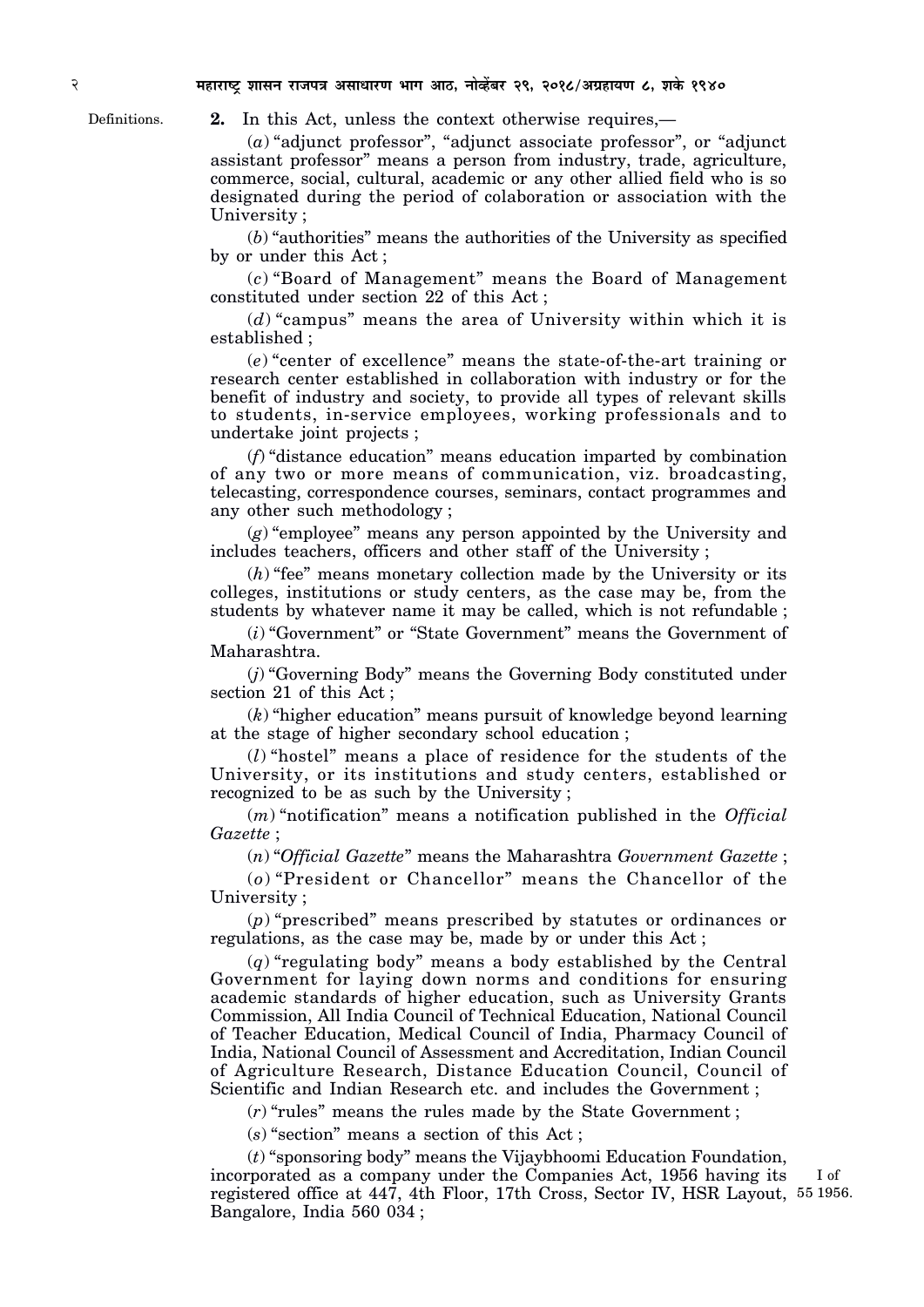(*u*) "State" means State of Maharashtra ;

(*v*) "statutes", "ordinances" and "regulations" mean respectively, the statutes, ordinances and regulations of the University made under this Act ;

(*w*) "student" means a person enrolled in the University for taking a course of study for a degree, diploma or other academic distinction instituted by the University, including a research degree ;

(*x*) "study center" means a center established and maintained or recognized by the University for the purpose of advising, counseling or for rendering any other assistance required by the students in the context of distance education ;

(*y*) "teacher" means a professor, associate professor, assistant professor, adjunct professor or any other person required to impart education or to guide research or to render guidance in any form to the students for pursuing a course of study of the University ;

(*z*) "University" means the Vijaybhoomi University, Raigad.

**3.** (*1*) There shall be established a University by the name of the Incorporation. Vijaybhoomi University, Raigad.

(*2*) The President, the Vice-Chancellor, the Governing Body, the Board of Management, the Academic Council and all other persons who may hereafter become such officers or members so long as they continue to hold such office or membership, are hereby constituted and declared to be a body corporate by the name of " the Vijaybhoomi University, Raigad".

(*3*) The University shall have perpetual succession and a common seal and shall sue and be sued by the said name.

(*4*) The University shall function as a non-affiliating University established under this Act and it shall not affiliate any other college or institute for the award conferment of degree, diploma and certificate of its degree to the students admitted therein.

(*5*) The University shall be situated and have its head-quarter at Vijaybhoomi University, at Jamrug, Taluka Karjat, District Raigad, Maharashtra.

**4.** The objects of the University shall be as follows:—

Objects of University.

(*a*) to provide learning, teaching, capacity, capability and skills development and research and development in higher and technical education, covering Liberal Arts, Humanities, Social Sciences, Life Sciences and Biotechnologies, Nano-Sciences and Technologies, Professional Disciplines such as Engineering, Technology, Management, Business and Commerce, Applied and Creative Arts, Vocational Education, Media, Information and Communication Technology and Education per se and their inter-disciplinary studies and development ;

(*b*) to provide instructions, teaching and training in Higher and Technical Education, Arts, Sports, Culture, Film, Space Technologies, Marine Research and make provisions for research ;

(*c*) to create higher level of cognitive, affective and psychomotor (head, hearts and hands) abilities ;

(*d*) to create higher levels of intellectual abilities ;

(*e*) to create and deploy new educational programs to promote creativity, innovation and entrepreneurship for inventing of new ways for development and social reconstruction and transformation ;

(*f*) to establish state-of-the-art facilities for education and development ;

(*g*) to carry out teaching and research and offer continuing quality education programmes ;

(*h*) to create centers of excellence for research and development in Science and Technology and socio-economic development and for sharing knowledge and its application ;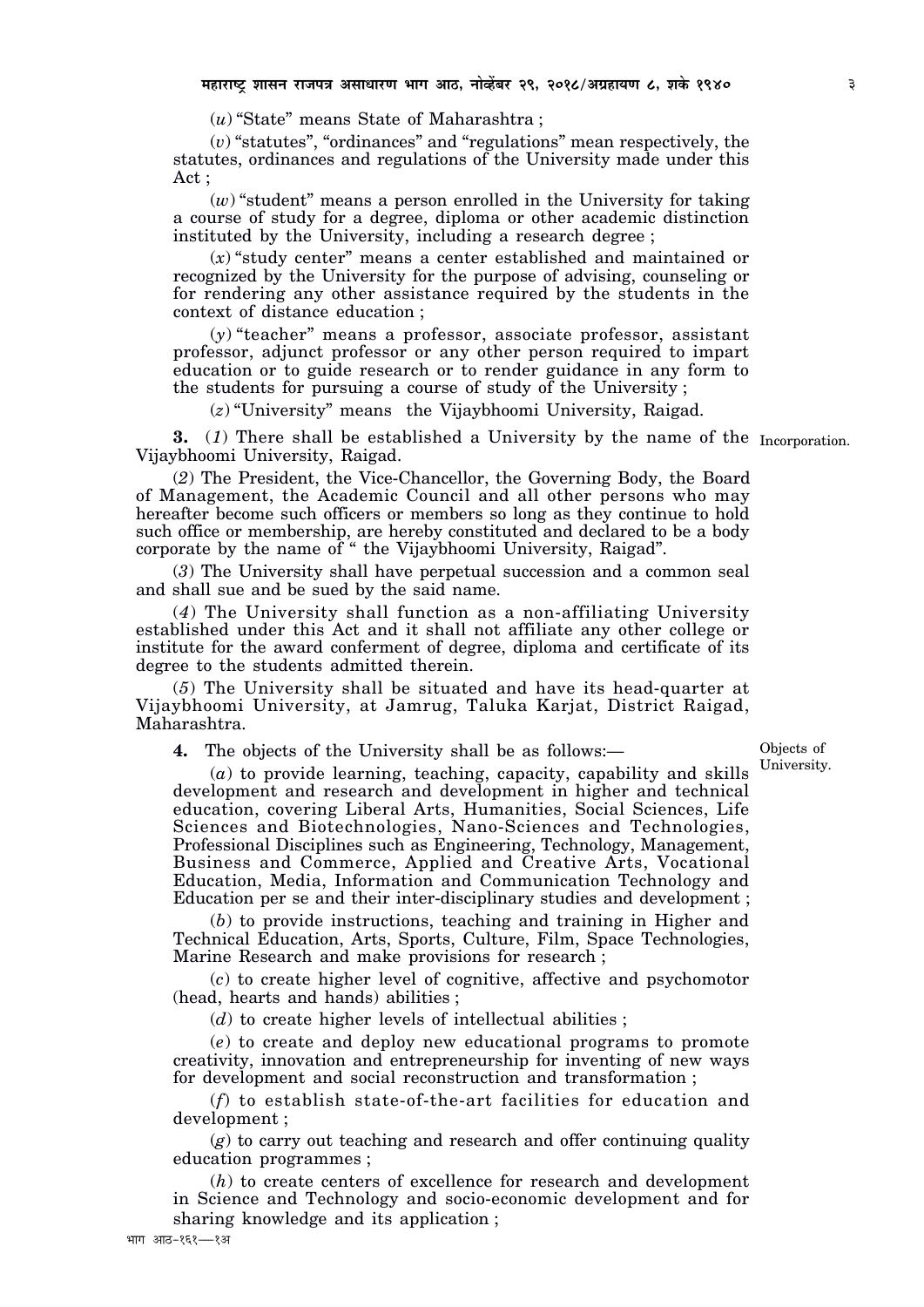(*i*) to use modern and post-modern processes, mechanisms and technologies for governance and management of learning, teaching, researching, evaluating, developing, organizing and creating socioeconomic wealth for individuals and society for 21st century ;

(*j*) to provide professional and development services to the industry and public organizations and society ;

(*k*) to start higher education programs, courses in new and emerging areas with innovative approaches ;

(*l*) to establish links, collaborations and partnerships with other higher education and research institutions in India and abroad ;

(*m*) to institute degrees, diplomas, certificates and other academic distinctions on the basis of examinations, or any other methods of evaluation ;

(*n*) to establish innovative approaches for creation of seamlessness in academic structures, learning time-frames, and working and continuous evaluation processes for nurturing and cultivation of creativity and entrepreneurship ;

(*o*) to pursue any other objectives as may be suggested by the Government ;

(*p*) to ensure that the standard of the degree, diplomas, certificates and other academic distinctions conferred by a University are not lower than those laid down by the All India Council for Technical Education or the National Council for Teacher Education established under the National Council for Teacher Education Act, 1993 or the University Grants Commission constituted under the University Grants Commission Act, 1956 or the Pharmacy Council of India constituted under the Pharmacy Act, 1948 or the Bar Council of India constituted under the Advocates Act, 1961 or any other statutory body, as the case may be.

**5.** The University shall have the following powers and functions,  $\text{function.} \ \ \text{namely:} \ -$ Powers and

> (*i*) to make provisions and adopt all measures (including adoption and updating of the curricula) in respect of study, teaching and research, relating to the courses through traditional as well as new innovative modes including on-line education mode ;

> (*ii*) to institute and confer degrees, diplomas, certificates, awards, grades, credits and academic distinctions ;

(*iii*) to conduct and hold examinations ;

 $(iv)$  to provide for the degrees, diplomas, certificates, equivalent or corresponding to the degrees, diplomas, certificates of other recognized Universities, Boards or Councils ;

(*v*) to take all necessary measures for setting up campus ;

(*vi*) to set up central library, departmental libraries, museums and allied matters ;

(*vii*) to institute and confer honorary degrees as may be prescribed ;

(*viii*) to institute and award fellowships, scholarships, studentships, as may be specified ;

 $(ix)$  to take special measures for spreading educational facilities among the educationally backward strata of the society ;

(*x*) to encourage and promote sports and other extra-curricular activities ;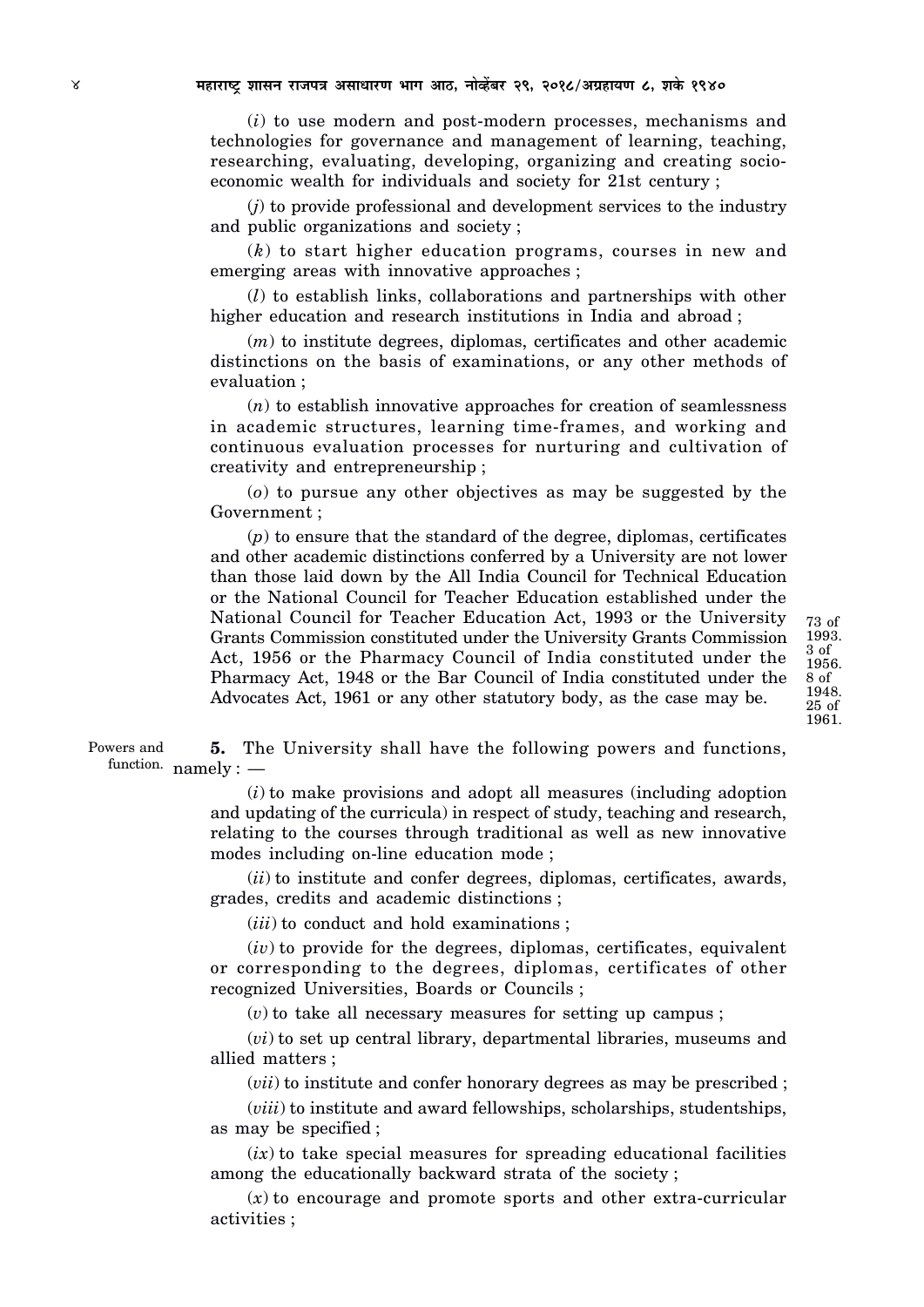(*xi*) to create technical, administrative and other necessary posts and to make appointments thereto ;

(*xii*) to undertake research projects on mutually acceptable terms and conditions ;

(*xiii*) to provide consultancy services ;

(*xiv*) to frame statutes, ordinances, rules and regulations for carrying out the objects of the University in accordance with the provisions of the Act ;

(*xv*) to encourage and promote co-curricular activities for personality development of the teachers, students and employees of the University ;

(*xvi*) to provide for dual degrees, diplomas or certificates *vis-a-vis* other universities on reciprocal basis within and outside the country as per instructions of the State Government, Government of India and University Grants Commission ;

(*xvii*) to make such provisions for integrated courses in different disciplines in the educational programmes of the University ;

(*xviii*) to set-up colleges, institutions, off-campus centers and study centres, as per the instructions issued by the State Government, Central Government and University Grants Commission, from time to time ;

(*xix*) to receive donations, gifts and grants and to acquire, hold, manage and dispose of any property, movable or immovable, including trust or endowed property within or outside the State for the purposes and objects of the University and to invest funds ;

(*xx*) to prescribe the fee structure for various courses, from time to time as per provisions of this Act ;

(*xxi*) to demand and receive payments of such fees and other charges as may, from time to time, be specified ;

(*xxii*) to seek collaboration with other institutions on mutually acceptable terms and conditions ;

(*xxiii*) to determine salaries, remunerations, honoraria to teachers and employees of the University in accordance with the norms, specified by the University Grants Commission and the other regulatory bodies ;

(*xxiv*) to organize and to undertake extra-mural teaching and extension services ;

(*xxv*) to establish and maintain Halls and Hostels ;

(*xxvi*) to recognize, supervise and control Halls and Hostels not maintained by the University and other accommodation for the residence of the students and to withdraw any such recognition ;

(*xxvii*) to regulate and enforce discipline among students and employees of the University and to take such disciplinary measures as may be deemed necessary ;

(*xxviii*) to make arrangements for promoting health and general welfare of the students and the employees of the University ;

(*xxix*) to co-operate with any other university in and outside the country, authority or any public or private body having in view of the promotion of purposes and objects similar to those of the University for such purposes as may be agreed upon, on such terms and conditions as may, from time to time, be specified ;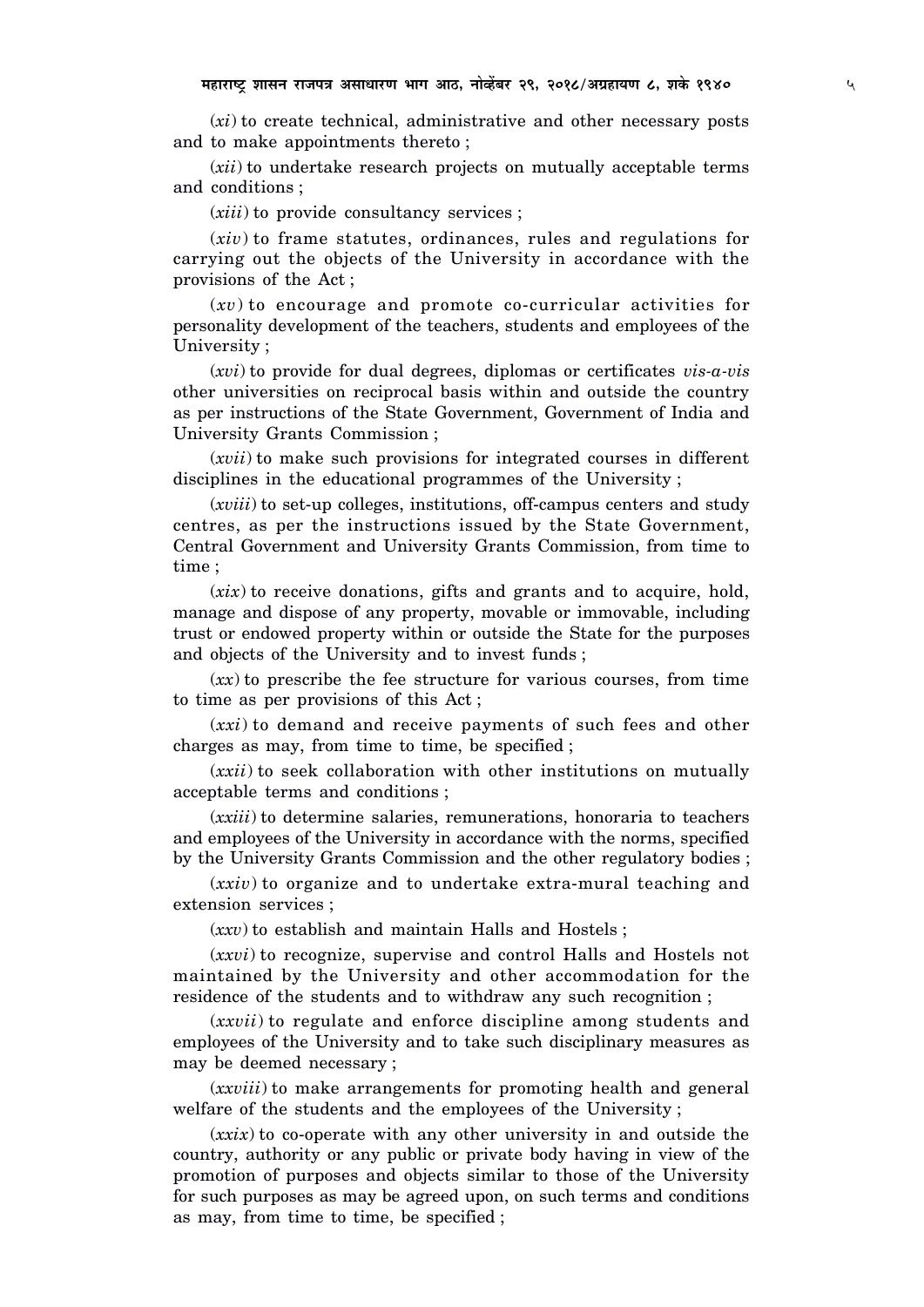(*xxx*) to provide for the printing, re-printing and publication of research and other work, including text books, which may be issued by the University ;

(*xxxi*) to comply and follow, from time to time the provisions of the University Grants Commission (Establishment and Maintenance of Standards in Private Universities) Regulations, 2003 or any other regulations or directions issued by the University Grants Commission.

(*xxxii*) to comply with and carry out directives issued by the State Government, from time to time, with reference to above powers, duties and responsibilities of the University.

(*xxxiii*) to do all such things as may be necessary, incidental or conducive to the attainment of all or any of the objects of the University ;

**6.** (*1*) No citizen of India shall be excluded from any office of the open to University or from membership of any of its authorities, bodies or committees, or from appointment to any post, or from admission to any degree, diploma, certificate or other academic distinction or course of study on the ground only of sex, race, creed, class, caste, place of birth, religious belief or profession, or political or other opinion ; all.

(*2*) The University shall adopt Government policy and orders issued, from time to time, in regard to the reservation for Scheduled Castes, Scheduled Tribes, De-notified Tribes (*Vimukta Jatis*), Nomadic Tribes, Other Backward Classes and Special Backward Category for the purpose of admission of students in the University departments and institutions.

(*3*) The University shall adopt the general policy of the State Government in regard to the welfare of various categories of weaker sections of the society and minorities as directed by the State Government from time to time.

**7.** The University shall be self-financed and it shall not be entitled to to be self receive any grant or other financial assistance from the Government. University financed.

**8.** (*1*) The sponsoring body shall establish a permanent statutory fund Fund. to be called "the Endowment Fund" for the University which shall comprise of at least five crore rupees which may be increased *suo motu* but shall not be decreased. Endowment

> (*2*) The Endowment Fund shall be kept as security deposit to ensure strict compliance of the provisions of this Act, rules, regulations, statutes or ordinances made thereunder.

> (*3*) The Government shall have the powers to forfeit, in the prescribed manner, a part or whole of the Endowment Fund in case the University or the sponsoring body contravenes any of the provisions of this Act, rules, statutes, ordinances or regulations made thereunder.

> (*4*) Income from Endowment Fund may be utilized for the development of infrastructure of the University but shall not be utilized to meet out the recurring expenditure of the University.

> (*5*) The amount of Endowment Fund shall be kept invested, until the dissolution of the University, by way of long term securities received or guaranteed by the Government subject to the condition that the amounts so invested from the Endowment Fund shall not be withdrawn without the permission of the Government.

University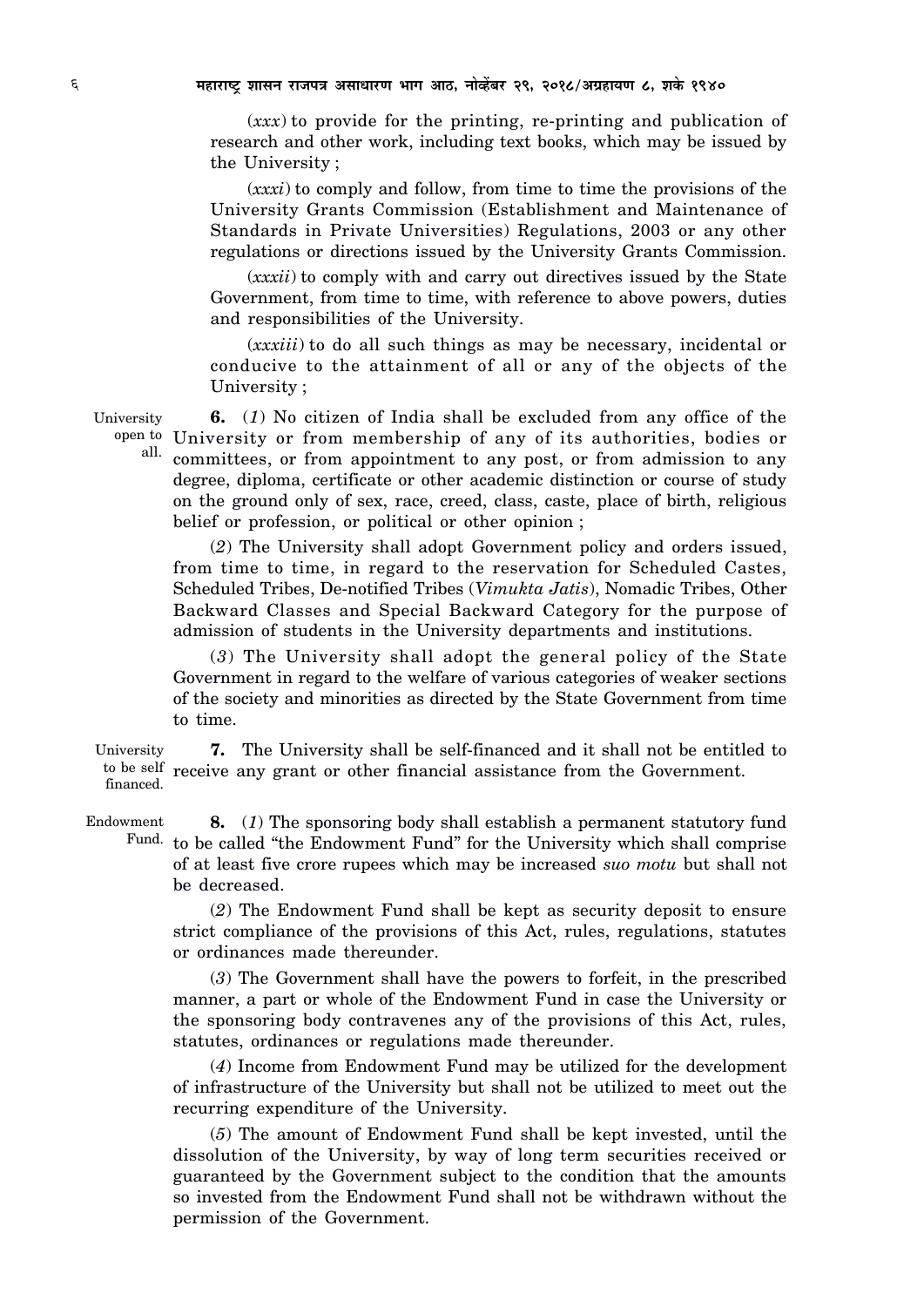(*6*) The certificates of the long term securities shall be kept in the safe custody of the Government ; and the Government shall have the right to encash the deposit amount for the purpose mentioned in sub-section (*3*).

**9.** University shall also establish a fund, which shall be called the General Fund. General Fund to which following shall be credited, namely :—

(*i*) fees and other charges received by the University ;

(*ii*) any contribution made by the sponsoring body ;

(*iii*) any income received from consultancy and other works undertaken by the University ;

(*iv*) bequests, donations, endowments and any other grants ; and

(*v*) all other sums received by the University.

10. The General Fund shall be utilized for meeting all expenses, Application of recurring or non-recurring in connection with the affairs of the University: General Fund.

Provided that, no expenditure shall be incurred by the University in excess of the limits for total recurring expenditure and total non-recurring expenditure for the year, as may be fixed by the Board of Management, without the prior approval of the Board of Management.

**11.** The following shall be the officers of the University, namely :— (*i*) the President who shall also be the Chancellor ; Officers of the University.

(*ii*) the Vice-Chancellor ;

(*iii*) the Deans of Faculties ;

(*iv*) the Registrar ;

(*v*) the Chief Finance and Accounts Officer ;

(*vi*) the Controller of Examinations ; and

(*vii*) such other persons in the service of the University as may be declared by the statutes to be the officers of the University.

**12.** (*1*) The President shall be appointed by the sponsoring body for a President. period of three years, with the approval of the Government in such manner, as may be prescribed by the rules.

(*2*) The eligibility criteria for the post of the President shall be as may be prescribed by the rules issued by the State Government.

(*3*) The President shall be the Head of the University.

(*4*) The President shall preside over at the meetings of the Governing Body and convocation of the University for conferring Degrees, diplomas or other academic distinctions.

(*5*) The President shall have the following powers, namely:—

(*a*) to call for any information or record from any officer or authority of the University, relating to the affairs of the University ;

(*b*) to appoint the Vice-Chancellor ;

(*c*) to remove the Vice-Chancellor in accordance with the provisions of sub-section (*7*) of section 14 of this Act ;

(*d*) such other powers as may be specified by the statutes.

**13.** The President may be removed from his office by the sponsoring Removal of body, if it is satisfied that the incumbent,— President.

(*a*) becomes insane and stands so declared by a competent court ; or

(*b*) has been convicted by a court for any offence involving moral turpitude ; or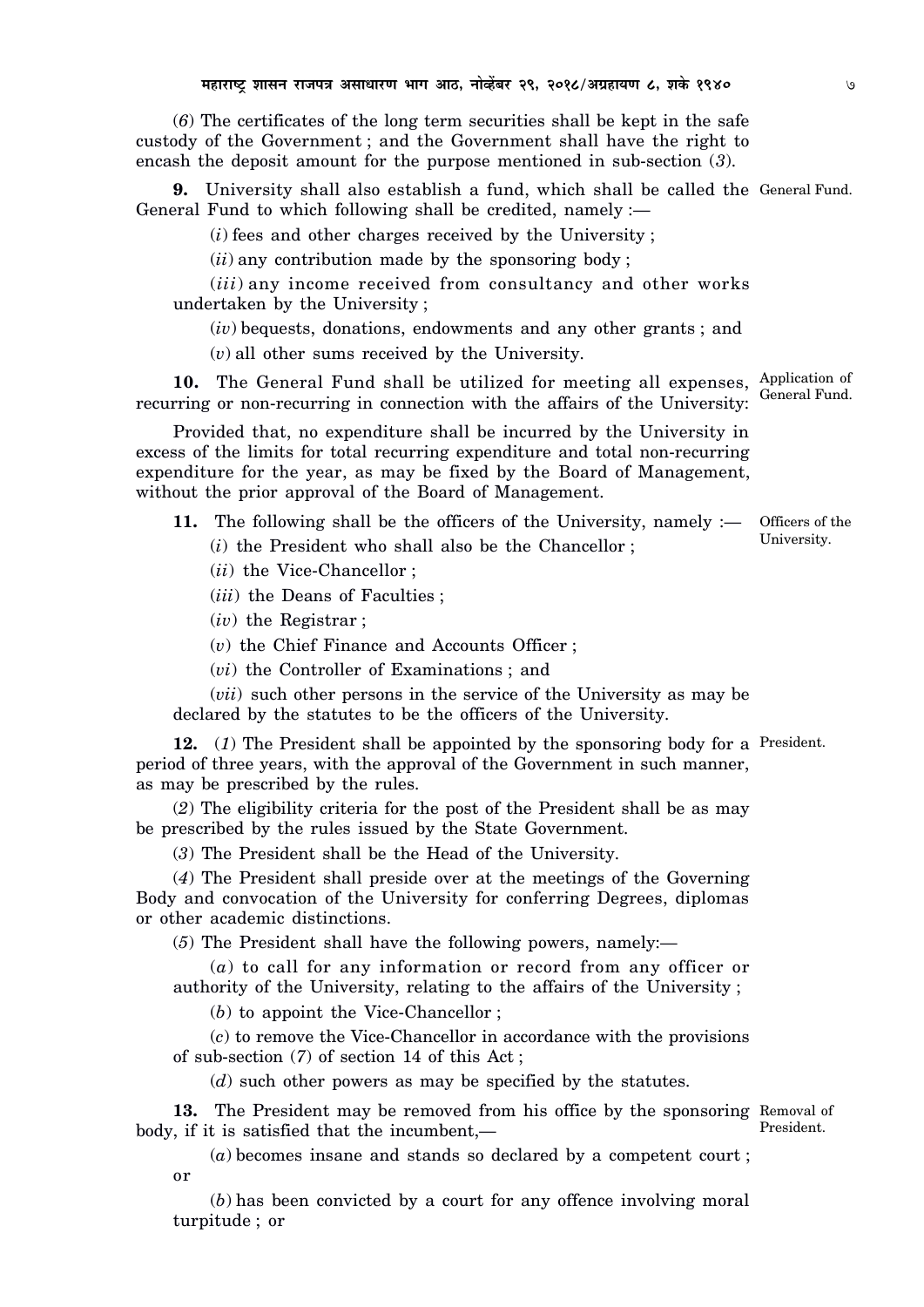(*c*) become an undischarged insolvent and stands so declared by a competent court ; or

(*d*) become physically unfit and incapable of discharging the functions or duties of the office due to protracted illness or physical disability ; or

(*e*) willfully omitted or refused to carry out the provisions of this Act or has committed breach of any of the terms and conditions of the service contract or any other conditions laid down by the statutes, or has abused the powers vested in him or if the continuance of the president in the office has become detrimental to the interests of the University :

Provided that, the President shall be given a reasonable opportunity to show-cause by the sponsoring body before taking recourse to action under clauses (*d*) and (*e*) for his removal from the said office.

**14.** (*1*) The Vice-Chancellor shall be appointed by the President, on Chancellor. such terms and conditions as may be specified by statutes, from a panel of three persons recommended by the Governing Body and shall, subject to the provisions contained in sub-section (*7*), hold office for a term of three years :

> Provided that, after the expiry of the term of three years, the Vice-Chancellor shall be eligible for re-appointment for another term of three years :

> Provided further that, the Vice-Chancellor shall continue to hold office even after the expiry of his term till new Vice-chancellor joins, however, in any case, this period shall not exceed one year.

> (*2*) The Vice-Chancellor shall be the principal executive and academic officer of the University and shall have the powers of superintendence and control over the affairs of the University and shall execute the decisions of various authorities of the University.

> (*3*) The Vice-Chancellor shall preside over at the convocation of the University in the absence of the President.

> (*4*) If in the opinion of the Vice-Chancellor, it is necessary to take immediate action on any matter for which powers are conferred on any other authority by or under this Act, he may take such action as he deems necessary and shall at the earliest opportunity thereafter, report his action to such officer or authority as would have in the ordinary course dealt with the matter :

> Provided that, if in the opinion of the concerned officer or authority such action should not have been taken by the Vice-Chancellor, then such case shall be referred to the President, whose decision thereon shall be final.

> (*5*) If, in the opinion of the Vice-Chancellor, any decision of any authority of the University is outside the powers conferred by this Act or statutes, ordinances, regulations or rules made thereunder or is likely to be prejudicial to the interests of the University, he shall request the concerned authority to revise its decision within fifteen days from the date of decision and in case the authority refuses to revise such decision wholly or partly or fails to take any decision within fifteen days, then such matter shall be referred to the President and his decision thereon shall be final.

> (*6*) The Vice-Chancellor shall exercise such powers and perform such duties as may be specified by the statutes or the ordinances.

Vice-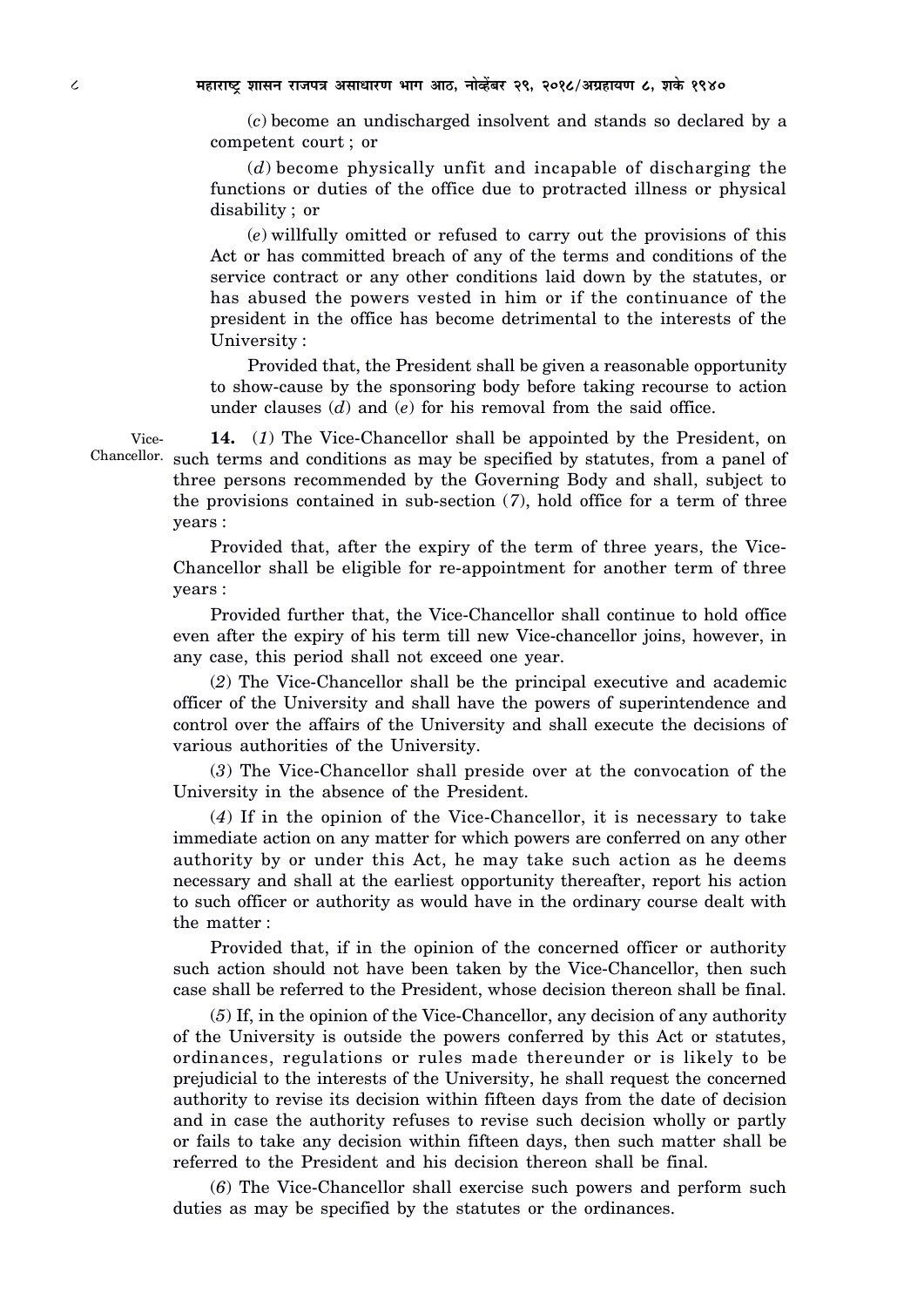(*7*) If at any time upon representation made or otherwise and after making such inquiry as may be deemed necessary, the situation so warrants and if the continuance of the Vice-chancellor is not in the interests of the University, the President with approval of Governing Body may, by an order in writing stating the reasons therein, ask the Vice-Chancellor to relinquish his office from such date as may be specified in the order :

Provided that, before taking an action under this sub-section, the Vice-Chancellor shall be given an opportunity of being heard.

**15.** (*1*) The Deans of Faculties shall be appointed by the President in Deans of such manner and on such terms and conditions of service as may be specified Faculties. by the statutes.

(*2*) The Deans of Faculties shall assist the Vice-Chancellor in managing the academic and other affairs of the University and shall exercise such powers and perform such functions as may be prescribed by the regulations or be entrusted by the President and Vice-Chancellor.

**16.** (*1*) The Registrar shall be appointed by the President in such Registrar. manner and on such terms and conditions of service as may be specified by the statutes.

(*2*) The Registrar shall be the chief administrative officer of the University. Subject to the decision of the authorities of the University, he shall have the power to enter into agreement, contract, sign documents and authenticate records on behalf of the University. He shall exercise such powers and perform such duties as may be specified by the statutes.

(*3*) The Registrar shall be the Member-Secretary of the Governing Body, Board of Management and Academic Council, but shall not have the right to vote.

(*4*) The Registrar shall be the custodian of the records, the common seal and such other property of the University as the Governing Body may commit to his charge.

(*5*) The Registrar shall exercise such other powers and perform such other duties as may be prescribed by or under this Act, or, as may be conferred on him by the statutes or, may be assigned to him, by the Vice-Chancellor, from time to time.

**17.** (*1*) The Controller of Examinations shall be appointed by the Controller of President in such manner and on such terms and conditions of service as Examinations. may be specified by the statutes.

(*2*) The Controller of Examinations shall be the Principal officer-incharge of the conduct of examinations and tests of the University and declarations of their results. He shall discharge his functions under the superintendence, directions and guidance of the Vice-Chancellor.

(*3*) The Controller of Examinations shall be a full-time salaried officer of the University and shall work directly under the direction and control of the Vice-Chancellor of the University. His appointment shall be for a term of three years and he shall be eligible for re-appointment for a term not exceeding three years. The qualifications and experience for the purpose of selection of the Controller shall be such as may be prescribed by the statutes.

(*4*) The Controller of Examination shall be responsible for,—

(*a*) preparing and announcing in advance, the calendar of examinations ;

(*b*) arrangement for printing of question papers ;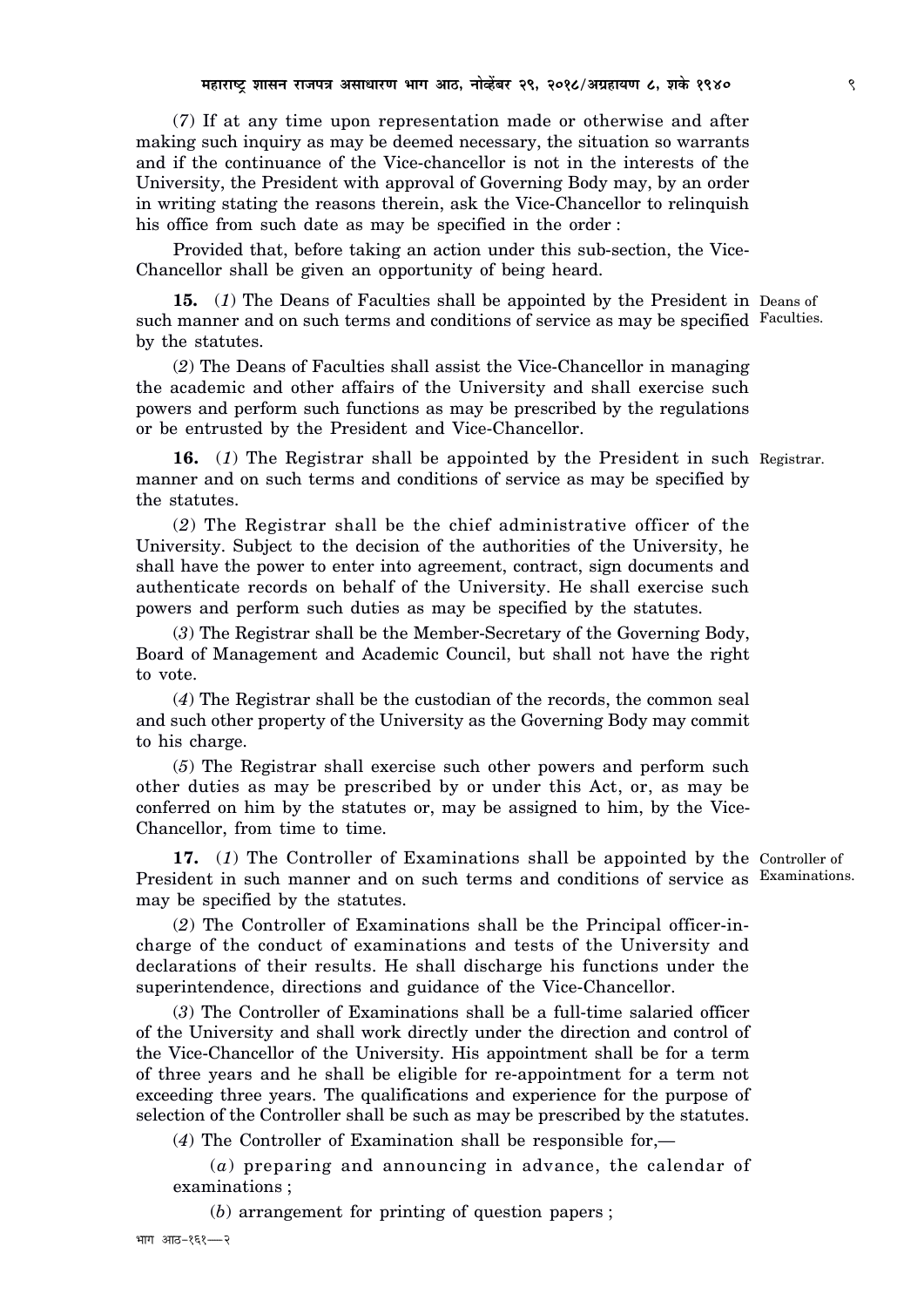(*c*) arrangement for the timely publication of result of examinations and other tests ;

(*d*) taking disciplinary action where necessary against the candidates, paper-setters, examiners, moderators, or any other persons connected with examinations and found guilty of malpractices in relations to the examinations ;

(*e*) reviewing, from time to time, the results of University examinations and forward reports thereon to the Academic Council ;

(*f*) the Controller of Examinations shall exercise such other powers and perform such other duties as may be prescribed or assigned to him.

**18.** (*1*) The Chief Finance and Accounts Officer shall be the principal and Accounts Finance, Accounts and Audit Officer of the University. Chief Finance

> (*2*) The Chief Finance and Accounts Officer shall be appointed by the President in such manner and on such terms and conditions of service, as may be specified by the statutes.

> (*3*) The Chief Finance and Accounts Officer shall exercise such powers and perform such duties, as may be specified by the statutes.

**19.** (*1*) The University may appoint such other officers, as may be officers. necessary, for its functioning. Other

(*2*) The manner of appointment of other officers of the University, the terms and conditions of service of such officers and their powers and functions shall be such, as may be specified by the statutes.

Authorities of University.

**20.** The following shall be the authorities of the University, namely :— (*a*) the Governing Body ;

(*b*) the Board of Management ;

(*c*) the Academic Council ;

(*d*) the Board of Examinations ; and

(*e*) such other authorities as may be declared by the statutes to be the authorities of the University.

**21.** (*1*) The Governing Body of the University shall consist of the Body. following members, namely :— Governing

(*a*) the President ;

(*b*) the Vice-Chancellor ;

(*c*) five persons, nominated by the sponsoring body out of whom two shall be eminent educationists ;

(*d*) one expert of management or information technology from outside the University, nominated by the President ;

(*e*) two persons, nominated by the State Government ;

(*f*) two representatives of the industries to be nominated by the president ;

(*g*) the Registrar of the University shall be the permanent invitee to the Governing Body but shall not have right to vote.

(*2*) The Governing Body shall be the supreme authority of the University.

(*3*) The Governing Body shall have the following powers, namely :—

(*a*) to provide general superintendence and directions and to control functioning of the University by using all such powers as are provided by this Act or the statutes, ordinances, regulations or rules made thereunder ;

Officer.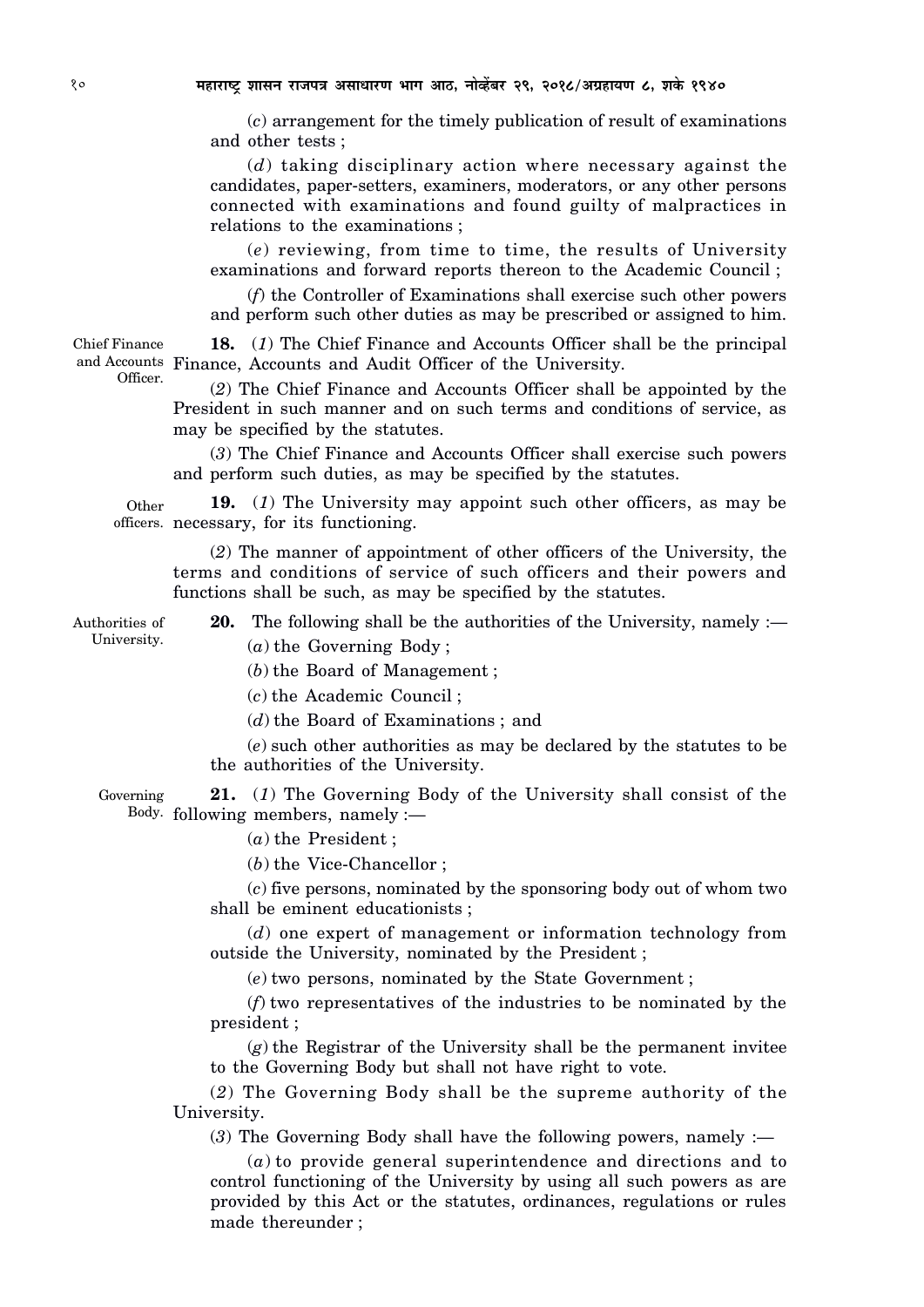(*b*) to review the decisions of other authorities of the University in case they are not in conformity with the provisions of this Act or the statutes, ordinances, regulations or rules made thereunder ;

(*c*) to approve the budget and annual report of the University ;

(*d*) to lay down the policies to be followed by the University ;

(*e*) to recommend to the sponsoring body about the voluntary liquidation of the University if a situation arises when smooth functioning of the University does not remain possible, in spite of all efforts ; and

(*f*) such other powers, as may be prescribed by the statutes.

(*4*) The Governing Body shall meet atleast thrice in a calendar year.

(*5*) The quorum for meetings of the Governing Body shall be five.

22. (1) The Board of Management shall consist of the following Board of members, namely :—

(*a*) the Vice-Chancellor ;

(*b*) two members of the Governing Body, nominated by the sponsoring body ;

(*c*) two Deans of the University, by rotation, to be nominated by the Vice-Chancellor ;

(*d*) three persons, who are not the members of the Governing Body, nominated by the sponsoring body ; and

(*e*) three persons from amongst the teachers, nominated by the sponsoring body.

(*2*) The Vice-Chancellor shall be the Chairperson of the Board of Management.

(*3*) The powers and functions of the Board of Management shall be such as may be specified by the statutes.

(*4*) The Board of Management shall meet atleast once in every two months.

(*5*) The quorum for meetings of the Board of Management shall be five.

23. (1) The Academic Council shall consist of the Vice-Chancellor and Academic such other members as may be specified by the statutes. Council.

(*2*) The Vice-Chancellor shall be the *ex-officio* Chairperson of the Academic Council.

(*3*) The Academic Council shall be the principal academic body of the University and shall, subject to the provisions of this Act and the rules, statutes and ordinances made thereunder, co-ordinate and exercise general supervision over the academic policies of the University.

(*4*) The quorum for meetings of the Academic Council shall be such as may be specified by the statutes.

24. (1) The Board of Examination shall be the principal authority of Board of the University for conducting the examination and making policy decisions in regard to organizing and holding examinations, improving the system of examinations, appointing the paper–setters, examiners, moderators and also prepare the Schedule of Examinations and declaration of results. The Board of Examination shall also oversee and regulate the conduct of examinations in study centers, or any center related to the University.

Management.

Examination.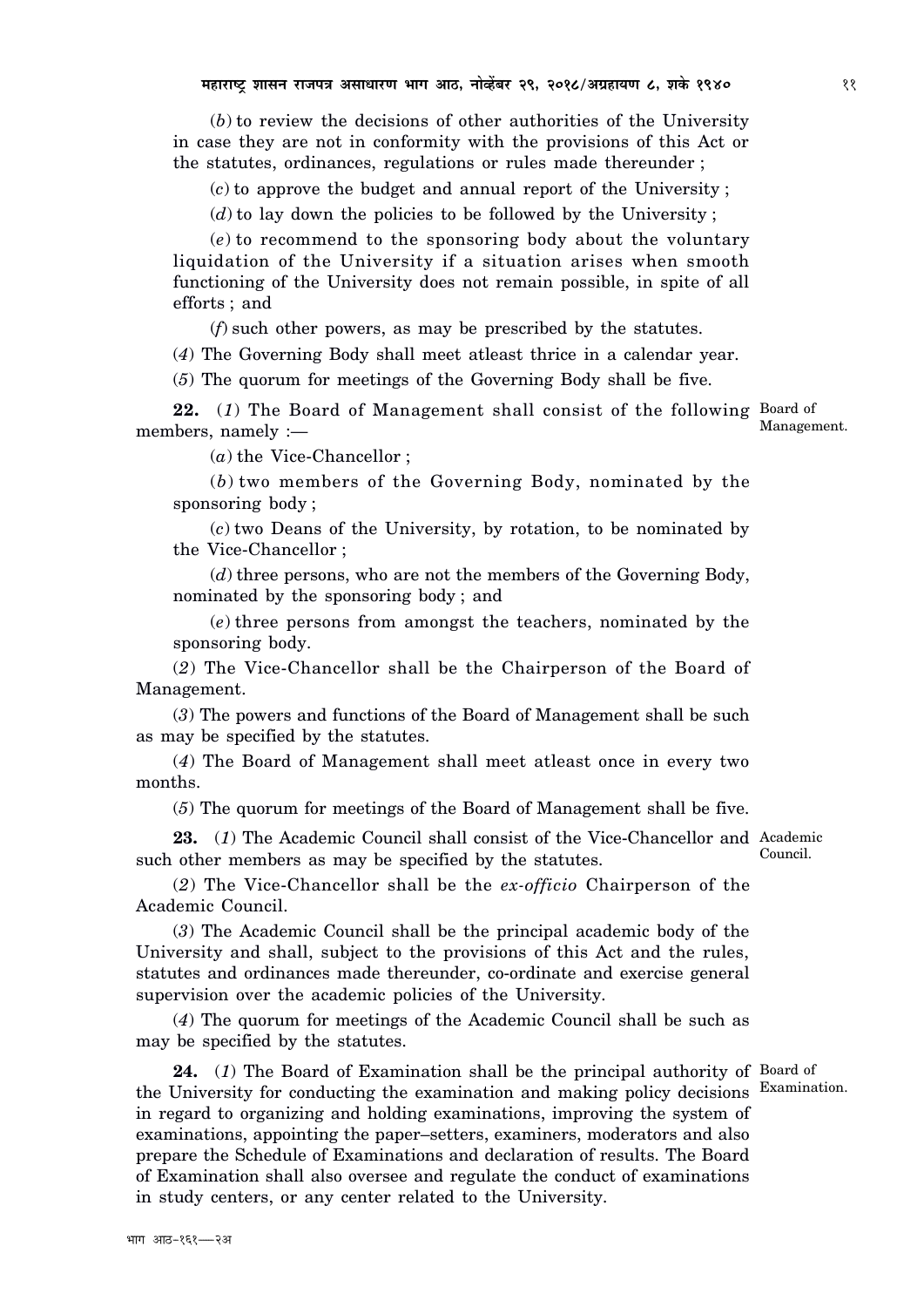*Explanation.—*For the purposes of this section and of section 38, the expression "Schedule of Examinations" means a table giving details about the time, day and date of the commencement of each paper which is a part of a scheme of examinations and shall also include the details about the practical examinations.

(*2*) The Board of Examination shall consist of following members, namely :—

(*a*) the Vice-Chancellor – Chairperson ;

(*b*) Professor of each subject – Member ;

(*c*) one evaluation expert, co-opted by the Board of Examination – Member ;

(*d*) the Controller of Examination – Member-Secretary.

(*3*) The powers and functions of the Board of Examinations shall be such as may be laid down by the statutes.

**25.** The constitution, powers and functions of other authorities of the authorities. University shall be such as may be specified by the statutes. **Other** 

**26.** A person shall be disqualified for being a member of any of the qualification. authorities or bodies of the University, if he,— Dis-

> (*i*) is of unsound mind and stands so declared by a competent court ; or

> (*ii*) has been convicted of any offence involving moral turpitude ; or

> (*iii*) is conducting or engaging himself in private coaching classes ; or

> (*iv*) has been punished for indulging in or promoting unfair practices in the conduct of any examination, in any form, anywhere.

**27.** No act or proceeding of any authority or body of the University to invalidate shall be invalid merely by reason of any vacancy or defect in the constitution  $\frac{\text{the}}{\text{c} \cdot \text{c} \cdot \text{f}}$  thereof. Vacancies not

proceedings of  $\cdot$ <sup>the</sup> any authority or body of the University.

> Filling of vacancies.

**28.** In case there occurs any casual vacancy in any authority or body casual of the University, due to death, resignation or removal of a member, the same shall be filled, as early as possible, by the person or body who appoints or nominates the member whose place becomes vacant and person appointed or nominated to a casual vacancy shall be a member of such authority or body for the residue of the term of such member in whose place he has been so appointed or nominated.

**29.** (*1*) The authorities or officers of the University may constitute committees with such terms of reference for specific tasks to be performed by such committees as may be necessary. Committees.

> (*2*) The constitution of such committees shall be such as may be specified by the statutes.

**30.** (*1*) The First Statutes of the University shall be made by the Statutes. Governing Body and shall be submitted to the Government for its approval. First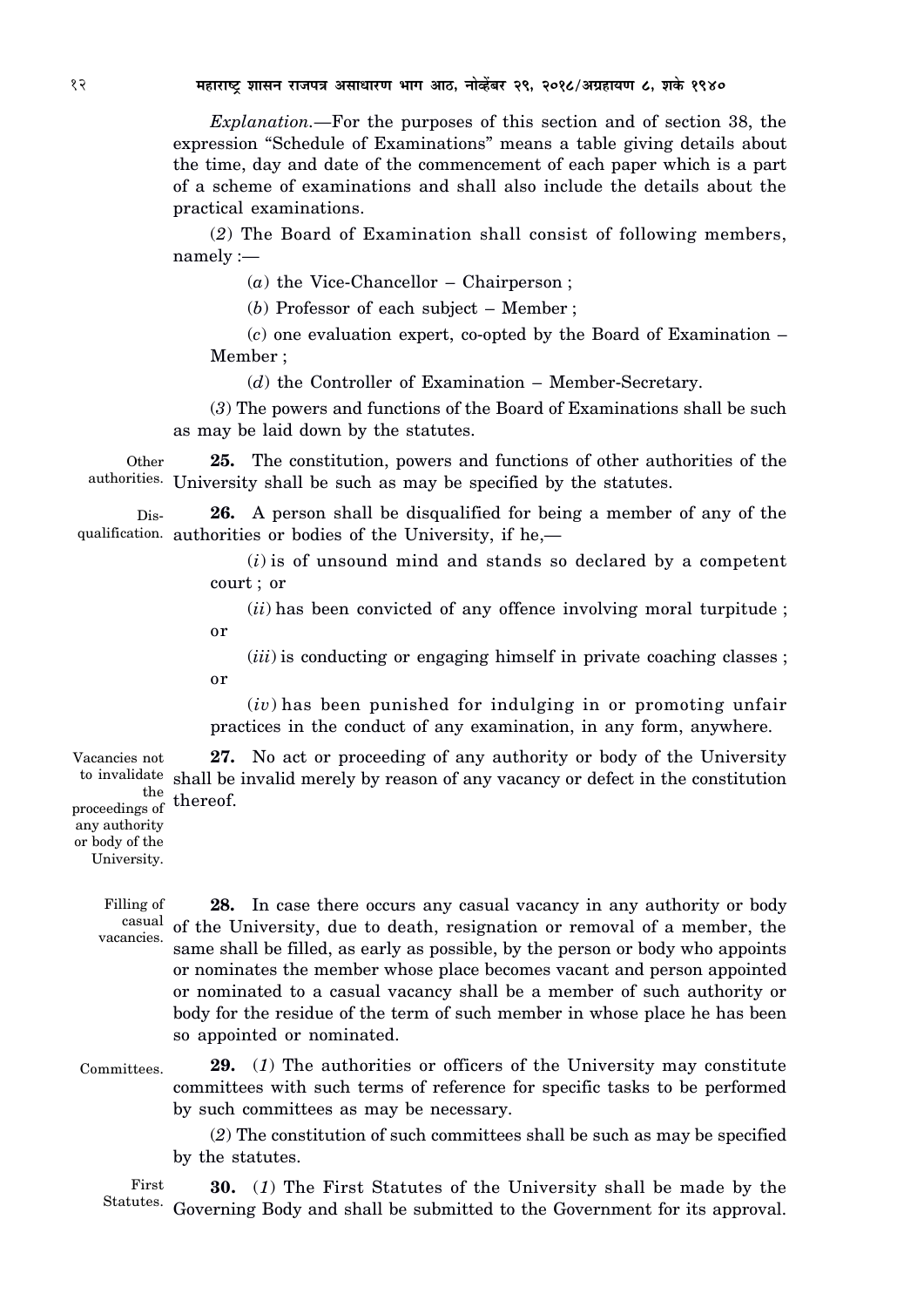(*2*) Subject to the provisions of this Act, and the rules made there under, the First Statutes of the University may provide for all or any of the following matters, namely :—

(*a*) the constitution, powers and functions of the authorities and other bodies of the University, as may be constituted, from time to time ;

(*b*) the terms and conditions of appointment of the Vice-Chancellor and his powers and functions ;

(*c*) the manner of appointment and terms and conditions of service of the Deans of Faculties, Registrar and Chief Finance and Accounts Officer and their powers and functions ;

(*d*) the manner of appointment and terms and conditions of service of the employees and their powers and functions ;

(*e*) the procedure for arbitration in case of disputes between employees, students and the University ;

(*f*) the conferment of honorary degrees ;

(*g*) the provisions regarding exemption of students from payment of tuition fee and for awarding to them scholarships and fellowships ;

(*h*) provisions regarding the policy of admissions, number of seats in different courses including regulation of reservation of seats ; and

(*i*) provisions regarding fees to be charged from the students.

(*3*) The Government shall consider the First Statutes, submitted by the University and shall within four months from the date of its receipt give its approval thereon with such modifications, if any, as it may deem necessary.

(*4*) The Government shall publish the First Statutes, as approved by it, in the *Official Gazette* and thereafter, such Statutes shall come into force from date of such publication.

**31.** (*1*) Subject to the provisions of this Act and the rules made there Subsequent under, the subsequent statutes of the University may provide for all or any statutes.of the following matters, namely :—

(*a*) creation of new authorities of the University ;

(*b*) accounting policy and financial procedure ;

(*c*) representation of teachers in the authorities of the University ;

(*d*) creation of new departments and abolition or restructuring of existing department ;

(*e*) institution of medals and prizes ;

(*f*) creation of posts and procedure for abolition of posts ;

(*g*) revision of fees ;

(*h*) alteration of the number of seats in different syllabi ; and

(*i*) all other matters which under the provisions of this Act are to be specified by the statutes.

(*2*) The statutes of the University other than the First Statutes shall be made by the Board of Management with the approval of the Governing Body.

(*3*) The Board of Management may, from time to time, make new or additional statutes or may amend or repeal the statutes so made in the manner hereinafter provided in this section :

Provided that, the Board of Management shall not make any statute or any amendment in the statutes affecting the status, powers or constitution of any existing authority of the University until such authority has been given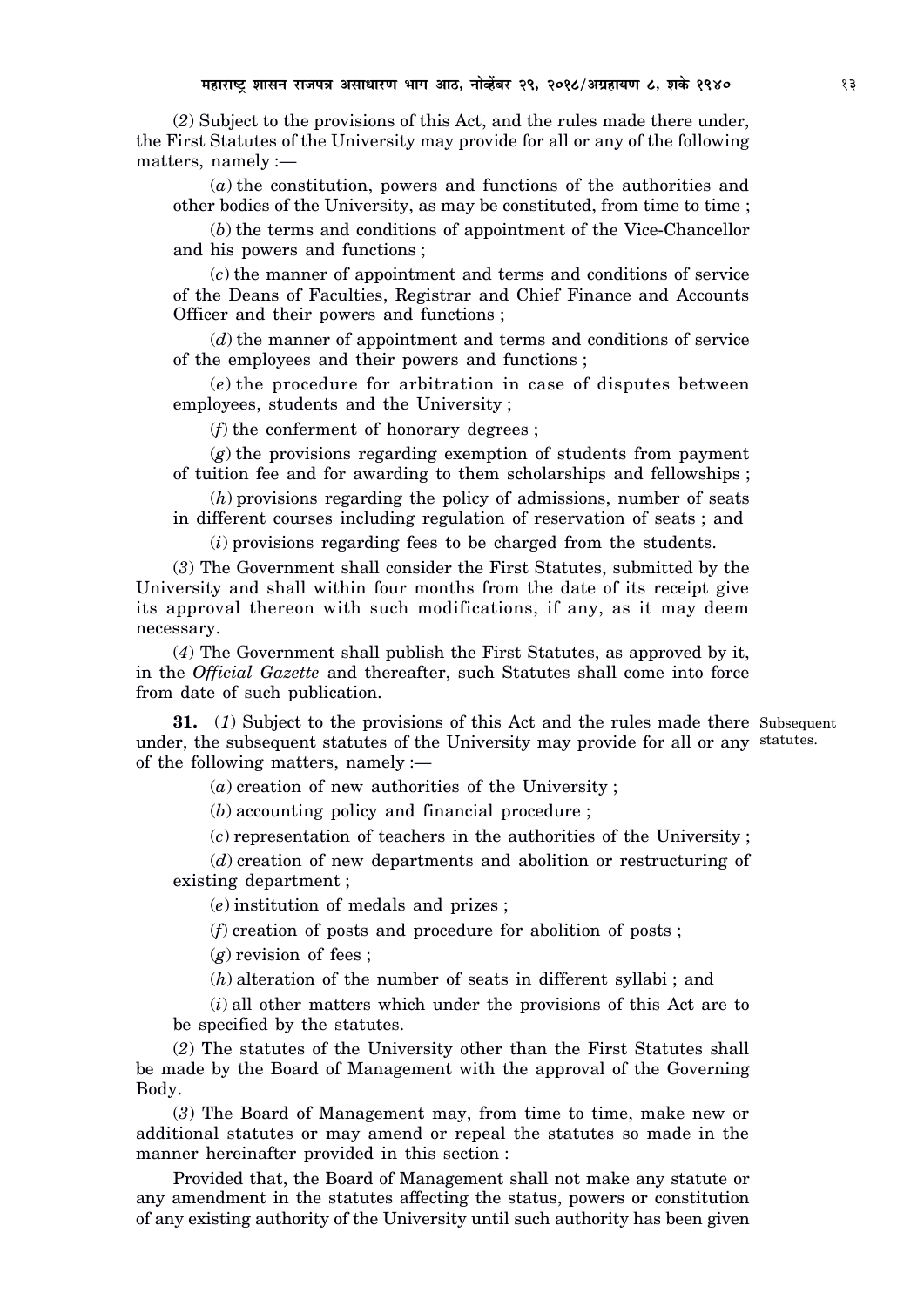an opportunity of expressing an opinion on the proposal and any opinion so expressed shall be in writing and shall be considered by the Governing Body.

(*4*) Every such statute or addition to the statutes or any amendment or repeal of the statutes shall be subject to the approval of the Government :

Provided that, no statutes shall be made by the Board of Management affecting the discipline of students and standards of instruction, education and examination except in consultation with the Academic Council.

**32.** (*1*) The First Ordinances of the University shall be made by the Ordinance. Governing Body and shall be submitted to the Government for its approval. First

> (*2*) Subject to the provisions of this Act or the rules or statutes made there under, the Board of Management may make such First Ordinances with the approval of the Governing Body as it deems appropriate for the furtherance of the objects of the University and such ordinances may provide for all or any of the following matters, namely :–

(*a*) the admission of students to the University and their enrolment as such ;

(*b*) the courses of study to be laid down for the degrees, diplomas and certificates of the University ;

(*c*) the award of the degrees, diplomas, certificates and other academic distinctions, the minimum qualifications for the same and the means to be taken relating to the granting and obtaining of the same ;

(*d*) the conditions for awarding of fellowships, scholarships, stipends, medals and prizes ;

(*e*) the conduct of examinations, including the terms of office and manner of appointment and the duties of examining bodies, examiners and moderators ;

(*f*) fees to be charged for the various courses, examinations, degrees and diplomas of the University ;

(*g*) the conditions of residence of the students in the hostels of the University ;

(*h*) the provisions regarding disciplinary action against the students ;

(*i*) the creation, composition and functions of any other body which is considered necessary for improving the academic life of the University ;

(*j*) the manner of co-operation and collaboration with other Universities and institutions of higher education ; and

(*k*) all other matters which are required to be provided by the ordinances under the provisions of this Act or the statutes made thereunder.

(*3*) The Government shall consider the First Ordinances submitted by the Vice-Chancellor under sub-section (*1*) and shall give its approval within four months from the date of its receipt, with such modifications, if any as it may deem necessary.

Subsequent

**33.** (*1*) All ordinances other than the First Ordinances shall be made Ordinances. by the Academic Council which after being approved by the Board of Management shall be submitted to the Governing Body for its approval.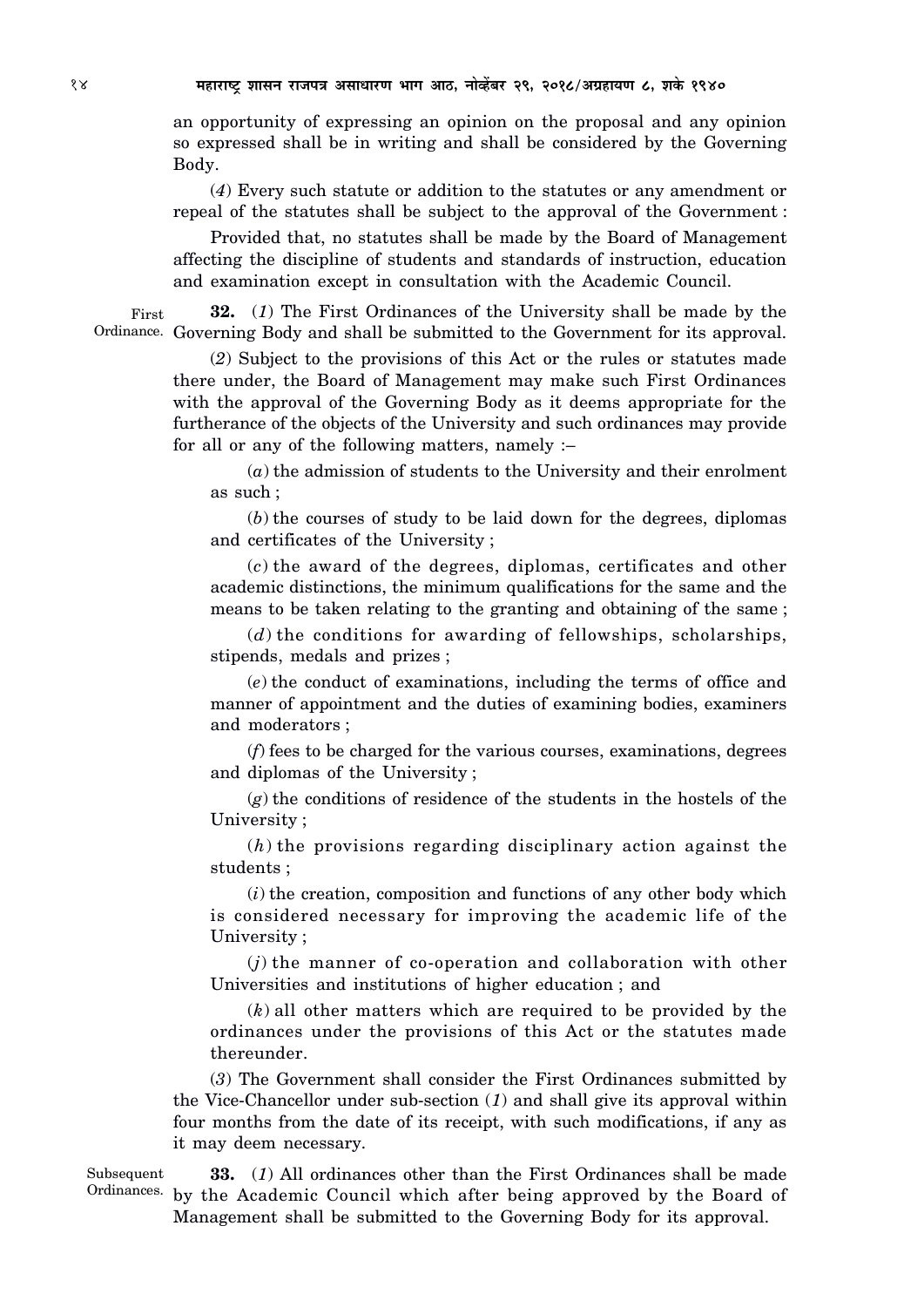(*2*) The Academic Council shall either modify the ordinances incorporating the suggestions of the Board of Management and the Governing Body or give reasons for not incorporating the suggestions, and shall return the ordinances alongwith such reasons, if any, the Board of Management and the Governing Body shall consider the suggestions of the Academic Council and shall approve the ordinances of the University with or without such modification and then the ordinances, as approved by the Governing Body shall come into force.

**34.** The authorities of the University may, subject to the prior approval Regulations. of the Board of Management, make regulations, consistent with the provisions of this Act, the rules, statutes and the ordinances made there under, for the conduct of their own business and of the committees appointed by them.

**35.** (*1*) Admission in the University shall be made strictly on the basis Admissions. of merit.

(*2*) Merit for admission in the University may be determined either on the basis of marks or grade obtained in the qualifying examination for admission and achievements in co-curricular and extra-curricular activities or on the basis of marks or grade obtained in the entrance test conducted at State level either by an association of the Universities conducting similar courses or by any agency of the State:

Provided that, admission in professional and technical courses shall be made only through entrance test.

(*3*) Seats for admission in the University, for the students belonging to Scheduled Castes, Scheduled Tribes, De-notified Tribes (*Vimukta Jattis*), Nomadic Tribes, Other Backward Classes, Special Backward Category and handicapped students, shall be reserved as per the policy of the State Government :

Provided that the total reservation in any case shall not exceed fifty per cent.

(*4*) Out of the total approved intake capacity, seventy per cent. of the seats shall be reserved for the students having domiciled in the State of Maharashtra.

**36.** (1) There shall be a Fee Fixation Committee to fix the fee structure Fee Fixation of the University.

(*2*) The composition, term of Committee and its Members, mechanism and procedure to be followed by the Fee Fixation Committee shall be such as may be notified by the State Government by notification in *Official Gazette*:

Provided that, every such notification shall, as soon as may be, laid before each House of the State Legislature.

(*3*) The allowances and honorarium of the Chairman and members of the Fee Fixation Committee shall be such as may be specified by State Government, from time to time, which shall be paid by the University.

**37.** (*1*) No capitation fee shall be collected by or on behalf of the Prohibition of University or by any person who is in charge of, or is responsible for, the Capitation management of such institution, from or in relation to any student in Fee.consideration of his admission to and prosecution of any course of study or of his promotion to a higher standard or class in such institution.

(*2*) Notwithstanding anything contained in sub-section *(1*), the management may in good faith collect or accept donations in cash or kind, in the prescribed manner, from benevolent persons or organization or public trusts or any other association of persons, for opening of new educational institutions, for creation of Endowment Fund for award of scholarship, prizes or the like, but while collecting or accepting such donations the management

Committee.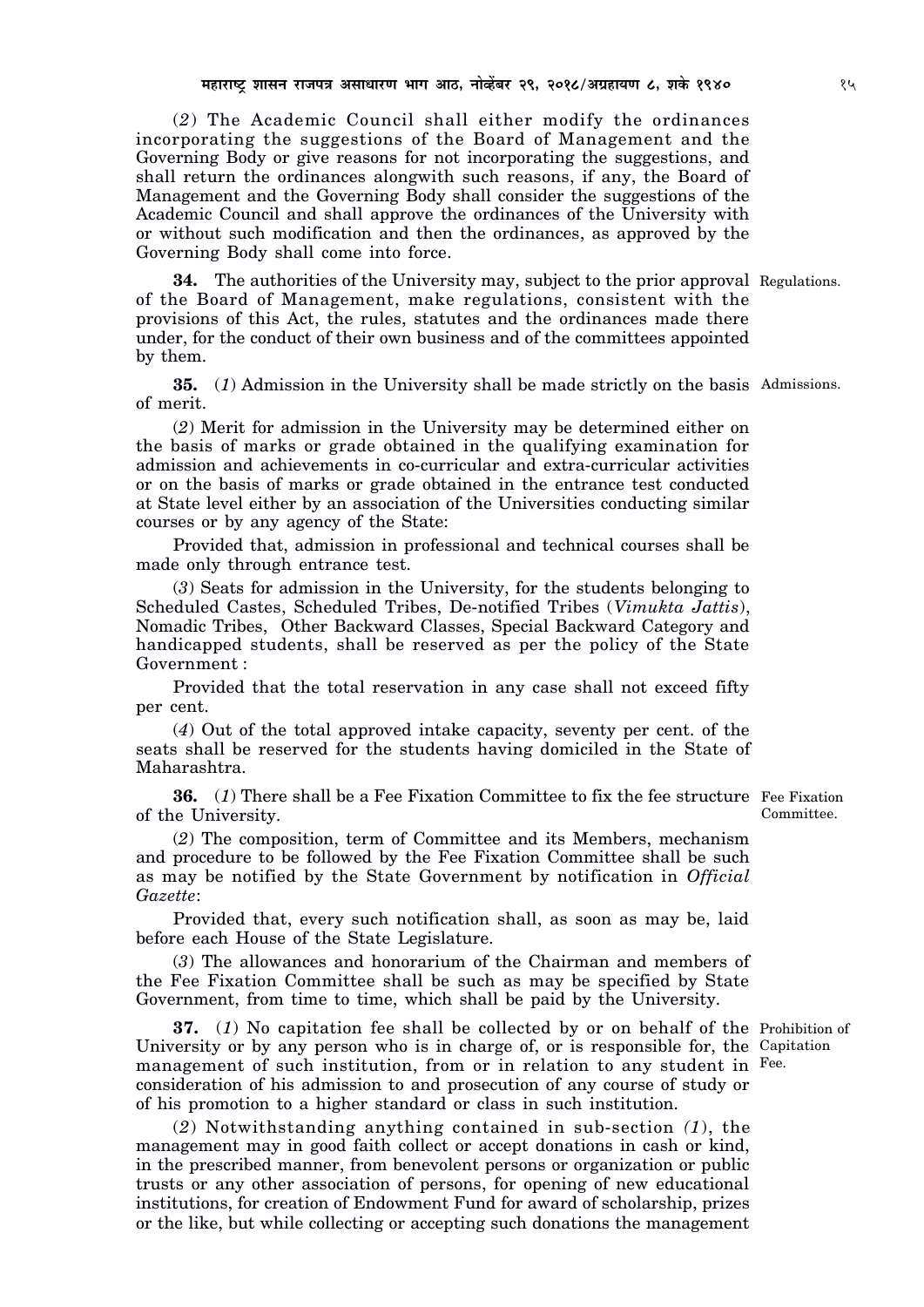shall not reserve any seats in any educational institution run by it in consideration of such donations. Where in consideration of accepting such donations any seat is reserved for admission to any student in such institution such acceptance of donation shall be deemed to be collection of capitation fee, within the meaning of clause (*a*) of section 2 of the Maharashtra Educational Institutions (Prohibition of Capitation Fee) Mah. VI Act, 1987.

of 1988.

Examinations.

**38.** At the beginning of each academic session and in any case not later than 30th June of every calendar year, the University shall prepare and publish a semester-wise or annual, as the case may be, Schedule of Examinations for each and every course conducted by it and shall strictly adhere to such Schedule :

Provided that, if for any reason whatsoever, the University is unable to follow this Schedule, it shall, as soon as practicable, submit a report to the Government giving the detailed reasons for making a departure from the published Schedule of Examination. The Government may, thereon, issue such directions as it may deem fit for better compliance in future.

**39.** (*1*) The University shall strive to declare the results of every results. examination conducted by it within thirty days from the last date of the examination for a particular course and shall in any case declare the results latest within forty-five days from such date : Declaration of

> Provided that, if for any reason whatsoever, the University is unable to finally declare the results of any examination within the period of fortyfive days, it shall submit a report incorporating the detailed reasons for such delay to the Government. The Government may, thereon, issue such directions as it may deem fit for better compliance in future.

> (*2*) No examination or the results of an examination shall be held invalid only for the reasons that the University has not followed the Schedule of Examination as stipulated in section 38 of this Act or that the University has failed to declare the results within the period specified in subsection (*1*).

**40.** The Convocation of the University shall be held in every academic year in the manner as may be specified by the statutes for conferring degrees, diplomas or for any other purpose. Convocation.

Accreditation

**41.** The University shall obtain accreditation from the National of the Council of Assessment and Accreditation (NAAC), Bangalore within three University. years of its establishment and inform the Government and such other regulating bodies which are connected with the courses taken up by the University about the grade provided by NAAC to the University. The University shall get renewed such accreditation at an interval of every five years thereafter.

University to norms, etc. of  $\ ^{16}$ 

**42.** Notwithstanding anything contained in this Act, the University follow rules, shall be bound to comply with all the rules, regulations, norms, etc. of the regulations, regulating bodies and provide all such facilities and assistance to such bodies the regulating as are required by them to discharge their duties and carry out their bodies. functions.

**43.** (*1*) The annual report of the University shall be prepared by the report. Board of Management which shall include among other matters, the steps taken by the University towards the fulfillment of its objects and shall be approved by the Governing Body and copy of the same shall be submitted to the sponsoring body. Annual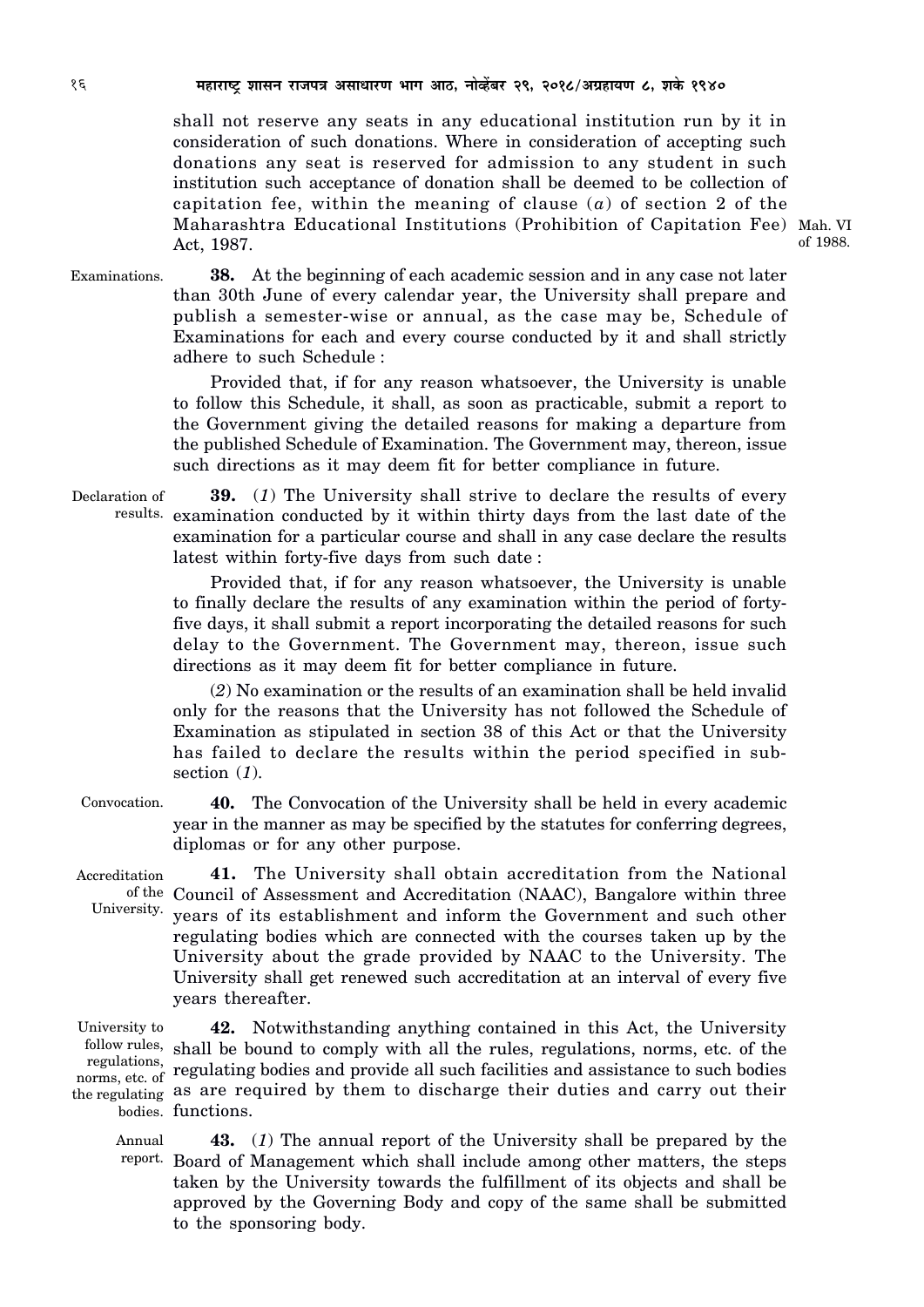(*2*) Copies of the annual report prepared under sub-section (*1*) shall also be presented to the Government.

(*3*) The State Government shall cause such report to be laid before each house of the State Legislature.

**44.** (*1*) The annual accounts including balance sheet of the University Annual shall be prepared under the directions of the Board of Management and the  $\frac{\text{accounts and}}{\text{total}}$ annual accounts shall be audited at least once in every year by the auditors audit. appointed by the University for this purpose.

(*2*) A copy of the annual accounts together with the audit report shall be submitted to the Governing Body.

(*3*) A copy of the annual accounts and audit report alongwith the observations of the Governing Body shall be submitted to the sponsoring body.

(*4*) The copies of annual accounts and balance sheet prepared under subsection(1) shall also be presented to the Government.

(*5*) The advice of the Government, if any, arising out of the accounts and audit report of the University shall be placed before the Governing Body and the Governing Body shall issue such directions, as it may deem fit and compliance thereof shall be reported to the Government.

**45.** (*1*) For the purpose of ascertaining the standards of teaching, Powers of the examination and research or any other matter relating to the University, Government the Government may, after consultation with the Vice-Chancellor, cause an  $\frac{1}{1}$  to inspect assessment to be made in such manner as may be prescribed, by such person or persons as it may deem fit.

(*2*) The Government shall communicate to the University its recommendations in regard to the result of such assessment for corrective action and the University shall take such corrective measures as are necessary so as to ensure the compliance of the recommendations.

(*3*) If the University fails to comply with the recommendations made under sub-section (*2*) within a reasonable time, the Government may give such directions as it may deem fit which shall be binding on the University.

**46.** (*1*) The sponsoring body may dissolve the University by giving a Dissolution of notice to this effect to the Government, the employees and the students of University by the University at least one year in advance :

Provided that, dissolution of the University shall have effect only after the last batches of students of the regular courses have completed their courses and they have been awarded degrees, diplomas or awards, as the case may be.

(*2*) On the dissolution of the University, all the assets and liabilities of the University shall vest in the sponsoring body :

Provided that, in case the sponsoring body dissolves the University before twenty-five years of its establishment, all the assets of the University shall vest in the Government, free from all encumbrances.

**47.** (*1*) If it appears to the Government that the University has Special contravened any of the provisions of this Act or the rules, statutes or  $\frac{p_{\text{overs of the}}}{\sim}$ ordinances made thereunder or has contravened any of the directions issued Covernment by it under this Act or has ceased to carry out any of the undertakings given in certain under section 5 of this Act, or a situation of financial mis-management or circumstances. mal-administration has arisen in the University, it shall issue notice requiring

Government

University.

sponsoring body.

audit.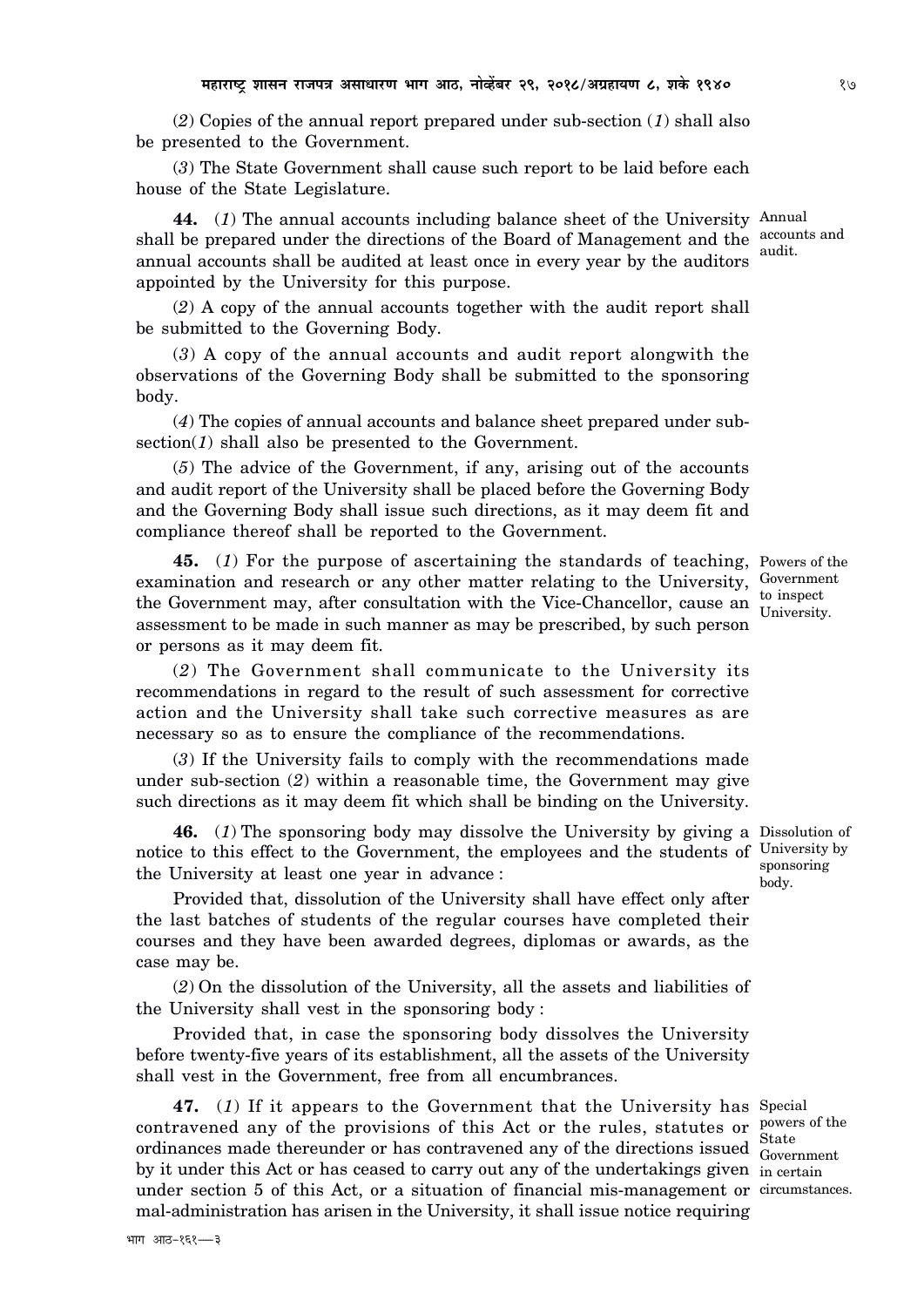the University to show cause within forty-five days as to why an order of its liquidation should not be made.

(*2*) If the Government, on receipt of reply of the University on the notice issued under sub-section (*1*), is satisfied that there is a *prima facie* case of contravention of all or any of the provisions of this Act or the rules, statutes or ordinances made there under or of contravention of the directions issued by it under this Act or of ceasing to carry out the undertaking given under section 5 of this Act, or of financial mis-management or mal-administration, it shall make an order of such enquiry as it may consider necessary.

(*3*) The Government shall, for the purpose of any enquiry under subsection (*2*), appoint an inquiry officer or officers to inquire into any of the allegations and to make report thereon.

(*4*) The Enquiry Officer or officers appointed under sub-section (*3*) shall have the same powers as are vested in a civil court under the Code of 5 of Civil Procedure, 1908 while trying a suit in respect of the following matters, <sup>1908.</sup> namely :—

> (*a*) summoning and enforcing the attendance of any person and examining him on oath ;

> (*b*) requiring the discovery and production of any such document or any other material as may be predicable in evidence ;

> (*c*) requisitioning any public record from any court or office ; and

(*d*) any other matter which may be prescribed.

(*5*) The inquiry officer or officers, inquiring under this Act, shall be deemed to be a civil court for the purposes of section 195 and Chapter 26 of 2 of the Code of Criminal Procedure, 1973. 1974.

(*6*) On receipt of the enquiry report from the officer or officers appointed under sub-section (*3*), if the Government is satisfied that the University has contravened all or any of the provisions of this Act or the rules, statutes, or ordinances made there under or has violated any of the directions issued by it under this Act or has ceased to carry out the undertakings given by it under section 5 of this Act or a situation of financial mis-management and mal-administration has arisen in the University which threatens the academic standard of the University, it shall issue a preliminary order for the liquidation of the University and appoint an administrator.

(*7*) The administrator appointed under sub-section (*6*) shall have all the powers and be subject to all the duties of the Governing Body and the Board of Management under this Act and shall administer the affairs of the University until the last batch of the students of the regular courses have completed their courses and they have been awarded degrees, diplomas or awards, as the case may be.

(*8*) After having awarded the degrees, diplomas or awards, as the case may be, to the last batches of the students of the regular courses, the administrator shall make a report to this effect to the Government.

(*9*) On receipt of the report under sub-section (*8*), the Government shall, by notification in the *Official Gazette*, issue a final order dissolving the University and from the date of publication of such notification, the University shall stand dissolved and all the assets and liabilities of the University shall vest in the sponsoring body from such date.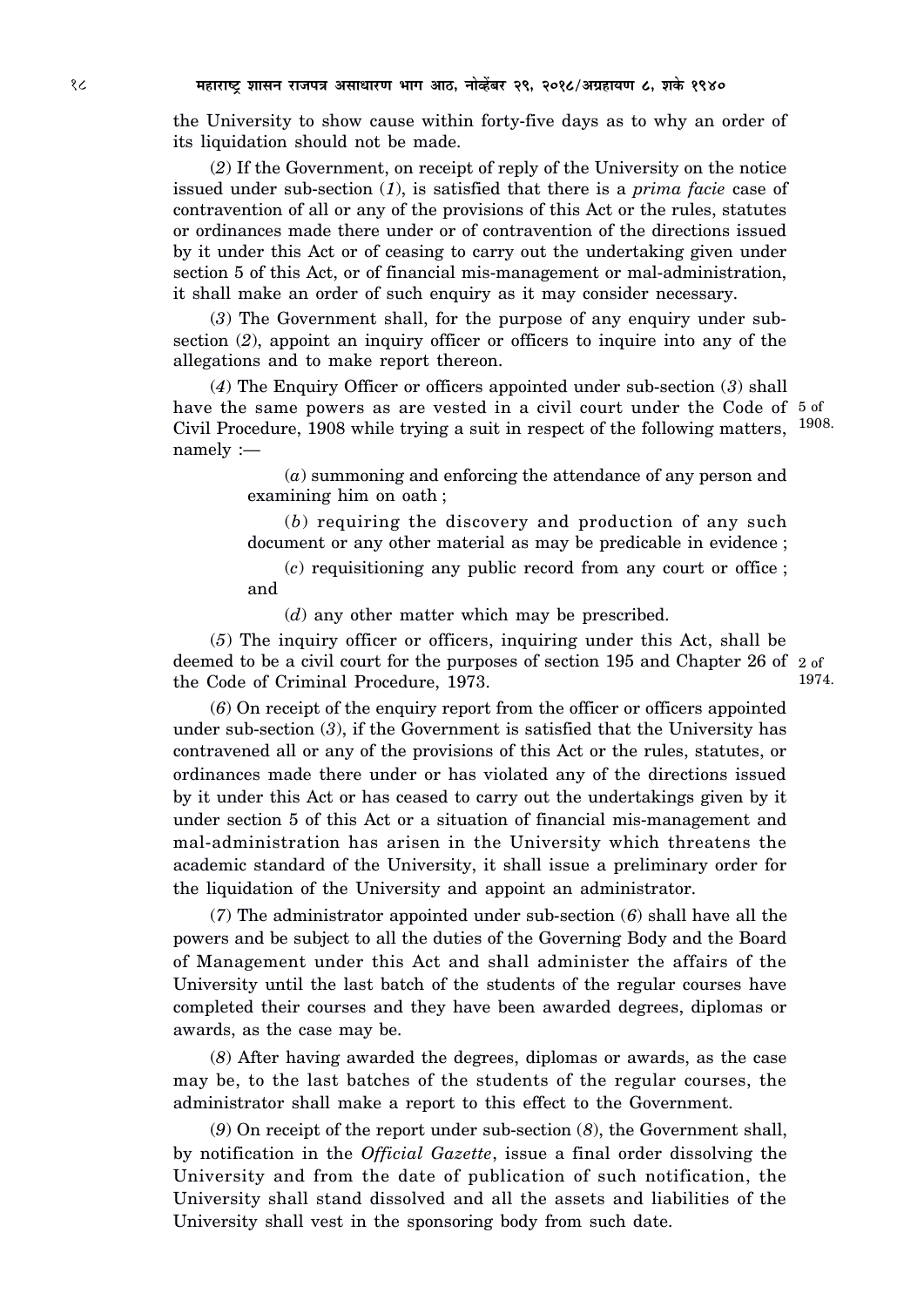**48.** (*1*) Immediately after the commencement of this Act, there shall Secretarial be established a Secretary Level Committee in order to verify and ensure compliance of the requirements to the guidelines relating to the establishment of self-financed universities, framed by the State Government from time to time ; and of the undertakings submitted by the sponsoring body. The committee shall consist of the Secretaries-in-charge of the Higher and Technical Education Department, the Finance Department and the Planning Department.

(*2*) The committee constituted under sub-section (*1*), shall submit its report to the Government.

(*3*) On receipt of the report under sub-section (*2*), the State Government shall, publish a notification in the *Official Gazette* allowing the operationalization of the University.

(*4*) The University shall, admit the students only after issuance of the notification under sub-section (*3*).

**49.** The Secretary Level Committee established under sub-section (*1*) Inspection by of section 48 of this Act may carry out an inspection of the University as  $S_{\text{correctary}}$ and when directed by the Government and verify and ensure compliance of  $\frac{\text{Level}}{\text{Compute}}$ the requirements of the guidelines issued by the State Government or the Central Government, from time to time, relating to the establishment of selffinanced universities and of the compliance of the provisions of the relevant laws for the time being in force. Committee.

**50.** (*1*) The Government may, by notification, make rules for carrying Power to into effect the purposes of this Act.

(*2*) Without prejudice to the generality of the foregoing power, such rules may provide for all or any of the following matters, namely :—

(*a*) matters to be prescribed under clause (d) of sub-section (*4*) of section 47 ; and

(*b*) any other matter which is required to be, or may be, prescribed by rules.

(*3*) All the rules made under this Act shall be laid, as soon as may be after it is made, before each house of the State Legislature, while it is in session, for a total period of thirty days which may be comprised in one session or in two successive sessions, and if, before the expiry of the session in which they are so laid or the sessions immediately following, both Houses agree in making any modification to the rule or both Houses agree that the rule should not be made, the rule shall from the date of publication of a notification, have effect only in such modified form or be of no effect, as the case may be ; so, however, that any such modification or annulment shall be without prejudice to the validity of anything previously done or omitted to be done there under.

**51.** (*1*) If any difficulty arises in giving effect to the provisions of this Power to Act, the Government may, as occasion arises, by an order published in the remove *Official Gazette*, do anything not inconsistent with the provisions of this Act, which appears to it to be necessary or expedient for removing the difficulty : difficulties.

Provided that, no such order shall be made after the expiry of a period of two years from the date of commencement of this Act.

(*2*) Every order made under sub-section (*1*), shall be laid, as soon as may be after it is made, be laid before each House of the State Legislature. भाग आठ-१६१---३अ

make rules.

Committee.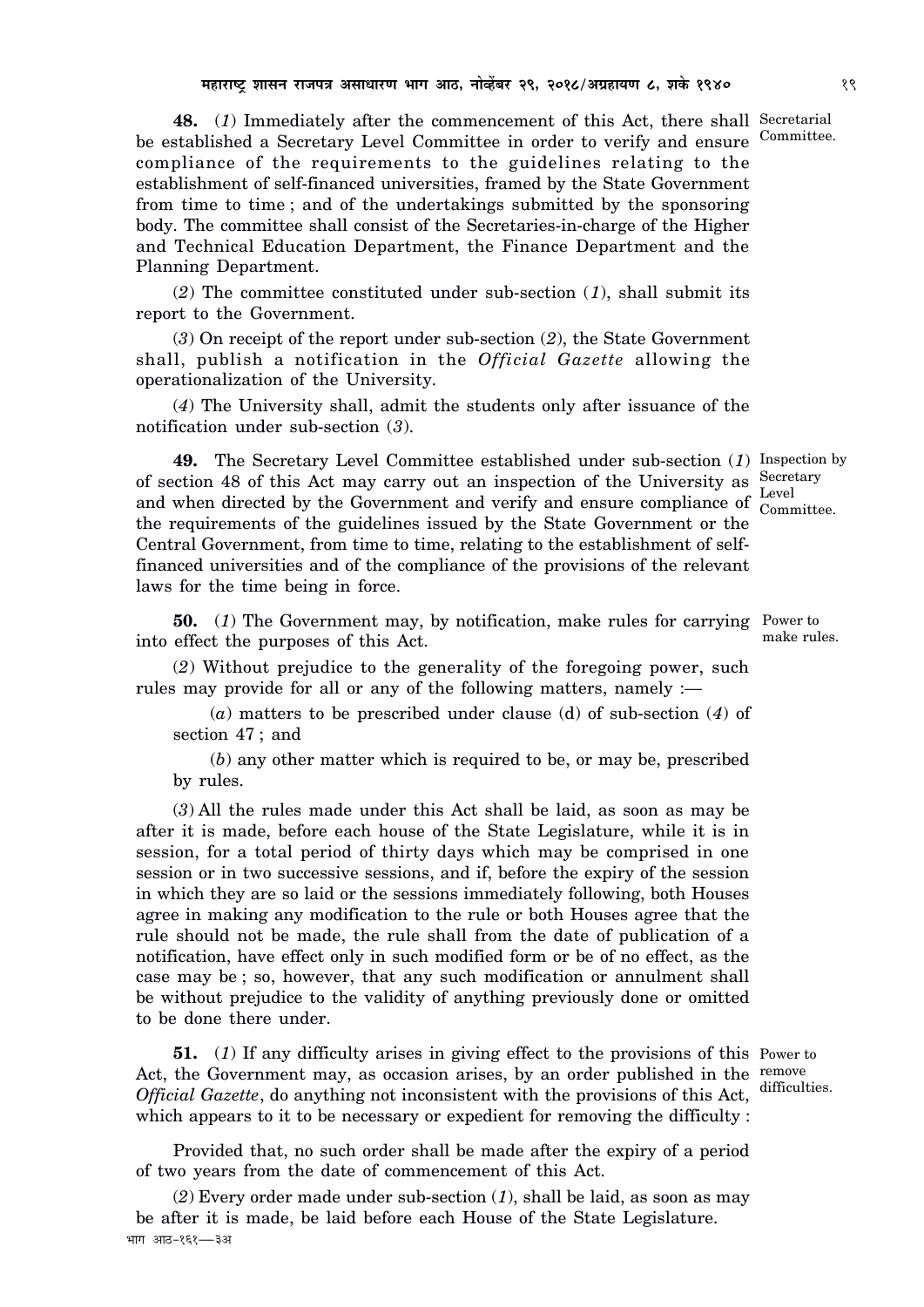#### STATEMENT OF OBJECTS AND REASONS.

The Economic Reforms being undertaken by the Government of India have prompted the change in the policy making and involving the private sector in the infrastructure development related to the Higher Education. Accordingly, the Government of Maharashtra has decided to take great efforts in facilitating private participation to enhance access, excellence, inclusion and research in the field of Higher Education in the State by creating best in class infrastructure facilities in the State.

2. The Government of Maharashtra being desirous of improving opportunities in Higher Education and with a view to stimulate the proactive participation and investment by the private sector in the Higher Education, considers it expedient to encourage the formation of self-financed universities in the State of Maharashtra. This will help the State to achieve excellence in Higher, Technical, Professional and Management Education without creating any financial burden for the State exchequer. It is also considered highly advantageous that the Government should play the role of a catalyst in the development of Higher Education in the State by ensuring the provisions of appropriate and suitable environment, for such self-financed universities.

3. In order to ensure highest standards and quality of Higher Education, to meet the needs of the students under the ever changing academic and economic scenario and to create confidence in the minds of the public, the Government of Maharashtra has decided to initiate the process of granting permission to those private institutions that have demonstrated exceptional track record in establishing and running courses of Higher Education, to establish self-financed universities in the State of Maharashtra.

4. With a view to provide adequate autonomy to such self-financed universities, the Government has decided to have minimum regulatory interference in their formation and functioning. However, to provide proper environment for orderly formation, to ensure growth of the self-financed universities and to ascertain that such self-financed universities conform to the highest level of infrastructure facilities and academic requirements, that the process of encouraging such growth does not create hurdles for education of the underprivileged sections of the society or allow mismanagement of any sort, detrimental to the public interest or general education policy of Government, the Government of Maharashtra considers it expedient to retain with it some supervisory and some regulatory powers under the law.

The Government has, accordingly, *vide* Government Resolution, Higher and Technical Education Department, No USG 2006/(254/2006) UNI-4/ Part-II, dated the 29th May 2013, prescribed the guidelines for the establishment of self-financed universities in the State.

5. The Vijaybhoomi Education Foundation, incorporated as a company under the Companies Act, 1956 (I of 1956) has applied for permission for establishment of the Vijaybhoomi University, Raigad. After considering the compliance report submitted by the said company pursuant to the Letter of Intent (LOI) issued by the Government and the inspection report by the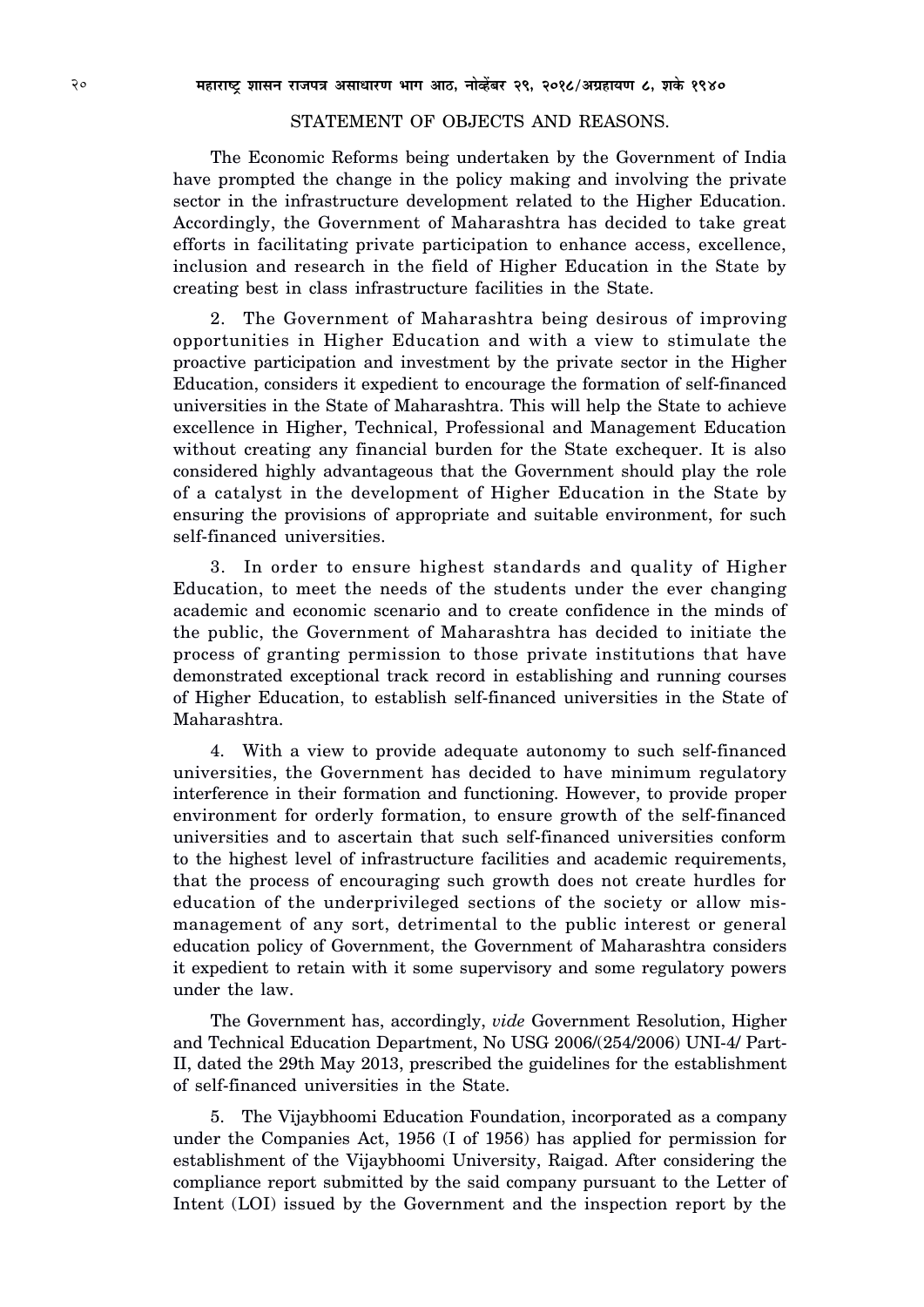Inspection Committee appointed for the purpose, the State Government is satisfied that, the said sponsoring body has complied with the requirements of the said Government Resolution, dated the 29th May 2013. It is, therefore, considered expedient to establish and incorporate a self-financed university by the name of the Vijaybhoomi University, Raigad which would be operational only after verification of the compliance by the Secretary Level Committee and issuing a notification in the *Official Gazette* to that effect.

6. The Bill is intended to achieve the above objectives.

Mumbai, Minister for Higher and Dated the 28th November 2018. Technical Education.

VINOD TAWDE,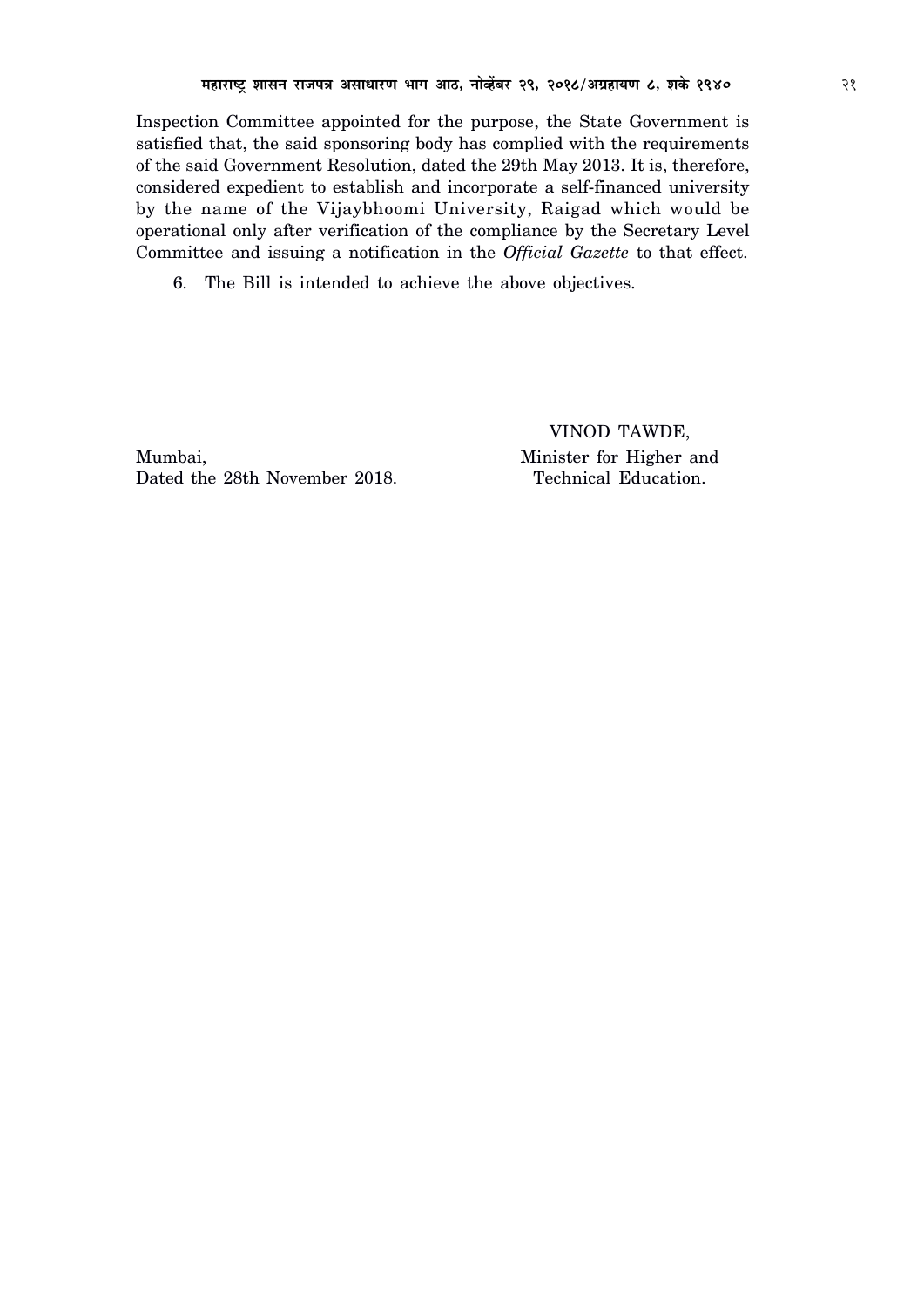#### MEMORANDUM REGARDING DELEGATED LEGISLATION

The Bill involves the following proposals for delegation of legislative power, namely :—

> *Clause 1(2).—*Under this clause, power is taken to the State Government to appoint, by notification in the *Official Gazette*, the date on which the Act shall come into force.

> *Clause 5(xx).—*Under this clause, power is taken to the University to prescribe the fee structure for various courses.

*Clause 8(3).—*Under this clause, power is taken to the Government, to prescribe the manner for forfeiting a part or whole of the Endowment Fund, in case the university or the sponsoring body contravenes any of the provision of this Act, rules, statutes, ordinances or regulations made thereunder.

*Clause 12.—*under this clause, power is taken to the Government,—

(*a*) under sub-clause (*1*), to prescribe the manner of appointment of President ;

(*b*) under sub-clause (*2*), to prescribe the rules for eligibility criteria for the post of President.

*Clause 15(2).—*Under this clause, power is taken to the University, to prescribe by regulations, the powers and functions of the Deans.

*Clause 16(5).—*Under this clause, power is taken to the University, to prescribe by statutes or ordinances or regulations, the powers and duties of the Registrar.

*Clause 17.—*Under this clause, power is taken to the University,—

(*a*) under sub-clause (*3*), to prescribe by statutes or ordinances or regulations, the qualifications and experience for the selection of the Controller of Examinations ;

(*b*) under sub-clause (*4*) (*f*), to prescribe by statutes or ordinances or regulations, the powers and duties of the Controller of Examinations ;

*Clause 18.—*Under this clause, power is taken to the University,—

(*a*) under sub-clause (*2*), to specify the statutes, the manner of appointment and terms and conditions of service of the Chief Finance and Accounts Officer ;

(*b*) under sub-clause (*3*), to specify by statutes, the powers and duties of the Chief Finance and Accounts Officer.

*Clause 19(2).—*Under this clause, power is taken to the University to specify by statutes, the manner of appointment, the terms and conditions of service of the officers and their powers and functions.

*Clause 21(3)(f).—*Under this clause, power is taken to the University, to prescribe the other powers of the Governing Body by the statutes.

*Clause 23(4).—*Under this clause, power is taken to the University, to specify by statutes, quorum for meeting of the Academic Council.

*Clause 30(4).—*Under this clause, power is taken to the Government, to publish the First Statutes, as approved by it, in the *Official Gazette*.

*Clause 36 (2).—*Under this clause, power is taken to the State Government,—

(*a*) under sub-clause (*2*), to notify the composition, term of Committee and members, mechanism an procedure to be followed by Fee Fixation Committee, by notification in the *Official Gazette* ;